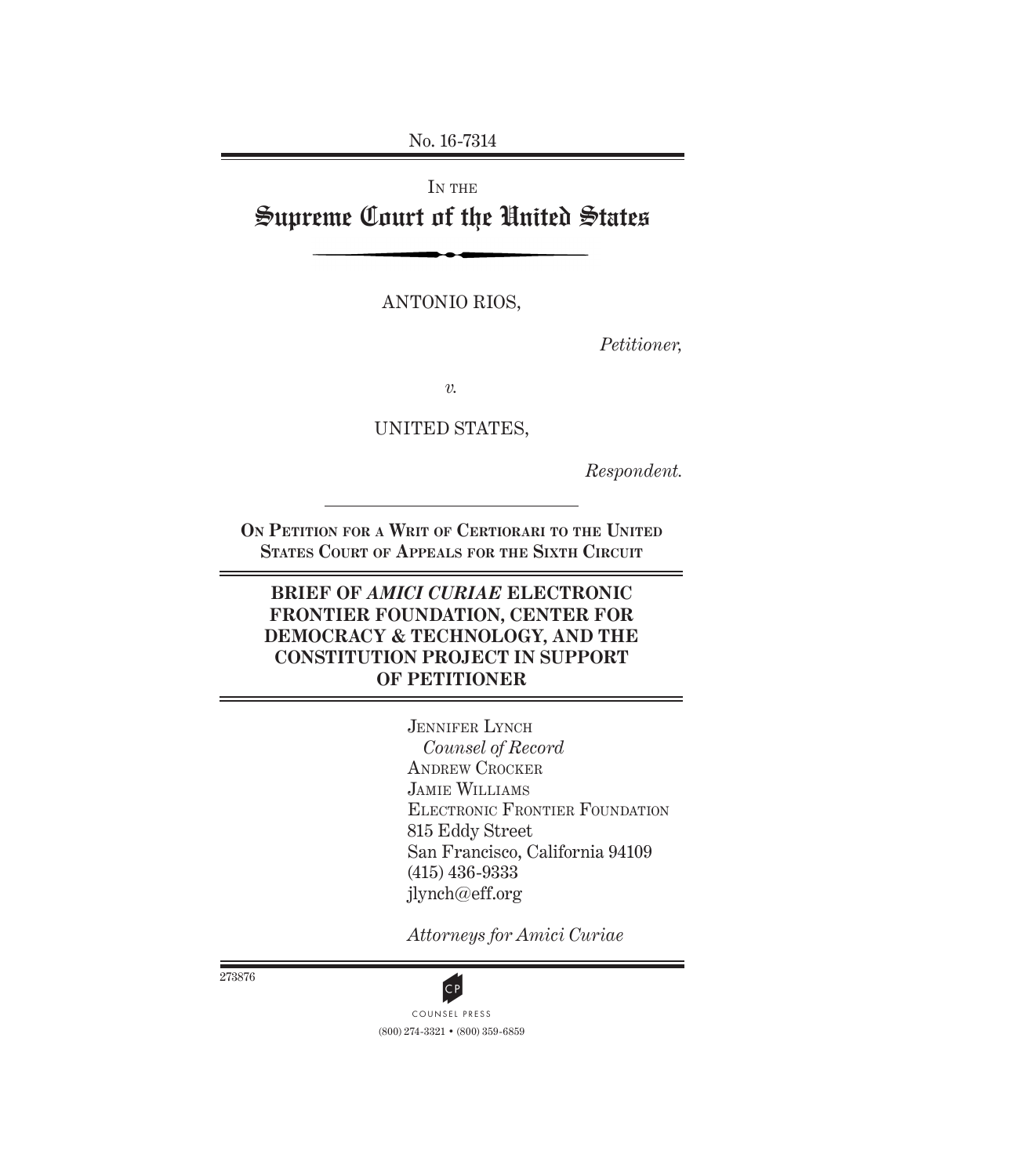## **TABLE OF CONTENTS**

|           |                                                                                                                                                                                                                        | Page |
|-----------|------------------------------------------------------------------------------------------------------------------------------------------------------------------------------------------------------------------------|------|
|           | TABLE OF CONTENTS                                                                                                                                                                                                      |      |
|           | TABLE OF CITED AUTHORITIES iii                                                                                                                                                                                         |      |
|           | STATEMENT OF INTEREST 1                                                                                                                                                                                                |      |
|           | INTRODUCTION AND SUMMARY OF THE<br>ARGUMENT1                                                                                                                                                                           |      |
|           |                                                                                                                                                                                                                        |      |
| I.<br>II. | The Court Should Grant Certiorarito Resolve<br>the Direct Conflict Between the Sixth Circuit's<br>Holding in Rios and the Florida Supreme<br>Court's Holding in Tracey v. State 4<br>Due to Cell Phones' Technological |      |
|           | Capabilities and Widespread Adoption,<br>Prospective Location Data Reveals Private<br>and Increasingly Precise Information About<br>Individuals' Locations and Movements,                                              |      |
|           | Service Providers Can Precisely<br>$A_{\cdot}$<br>Locate Their Customers, Allowing<br>Law Enforcement to Track Suspects                                                                                                |      |
|           | The Significant Increase in the<br>B.<br>Number of Cell Phones and Cell<br>Sites Allows for Precise Tracking                                                                                                           |      |

*i*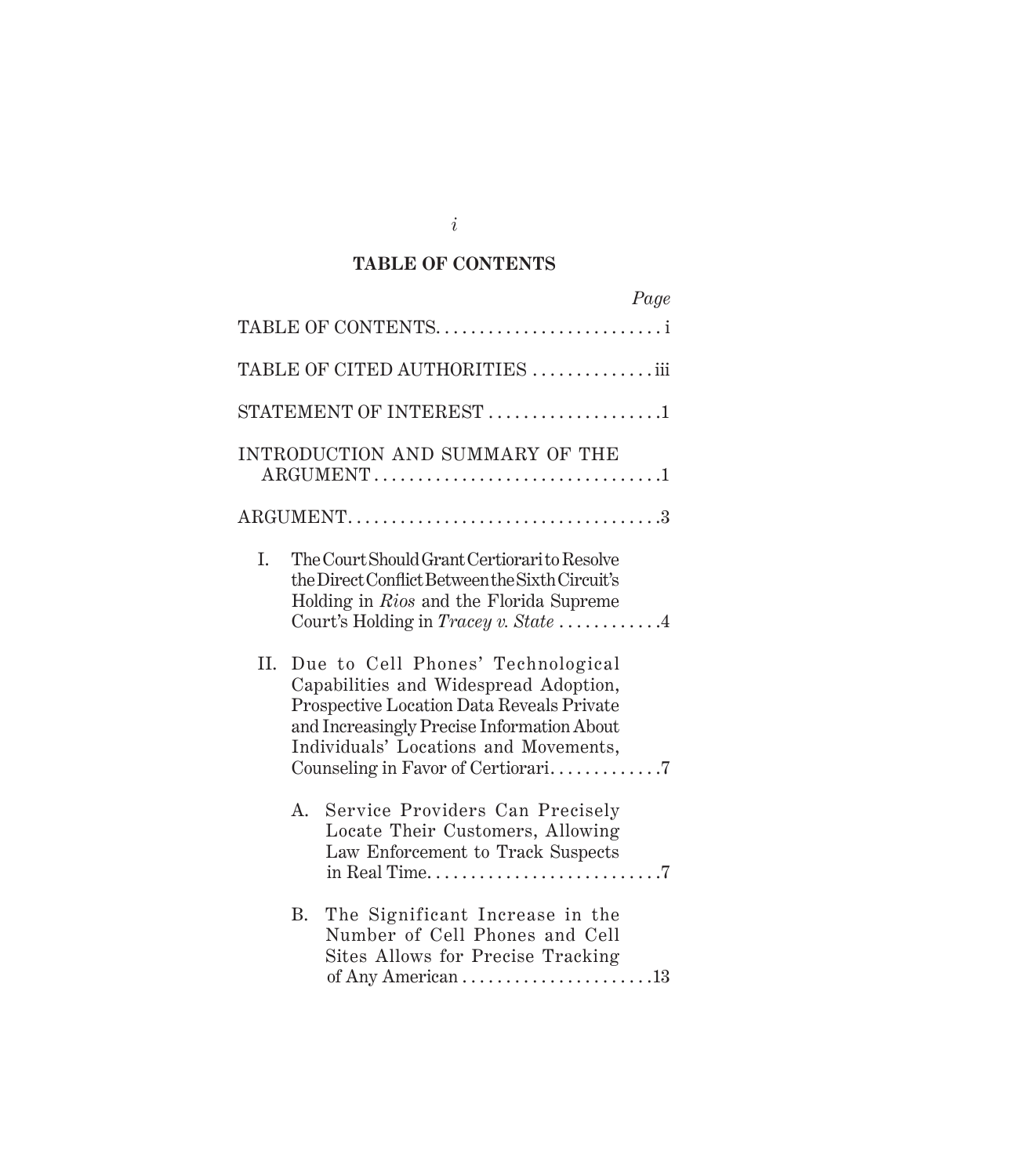# *Table of Contents*

|--|

|           | C. Law Enforcement Routinely Requests<br>Real-Time Tracking Information,<br>Which Has Become More Precise As Cell<br>Phone Use Has Increased 16 |
|-----------|-------------------------------------------------------------------------------------------------------------------------------------------------|
|           | III. Real-Time Cell Phone Tracking Presents<br>Even Greater Privacy Concerns than<br>the Technologies Considered in Knotts,                     |
| A.        | Because Cell Phones May Be<br>Tracked Into Private Spaces and<br>Reveal Individuals' Locations, the<br>Fourth Amendment Applies 19              |
| <b>B.</b> | Real-Time Cell Phone Tracking<br>Also Implicates Individuals'<br>Expectation of Privacy in Their<br>Movements Over Time 22                      |
|           | IV. The Third Party Doctrine Does Not Apply<br>to Prospective Location Data 23                                                                  |
|           |                                                                                                                                                 |
|           |                                                                                                                                                 |

# *ii*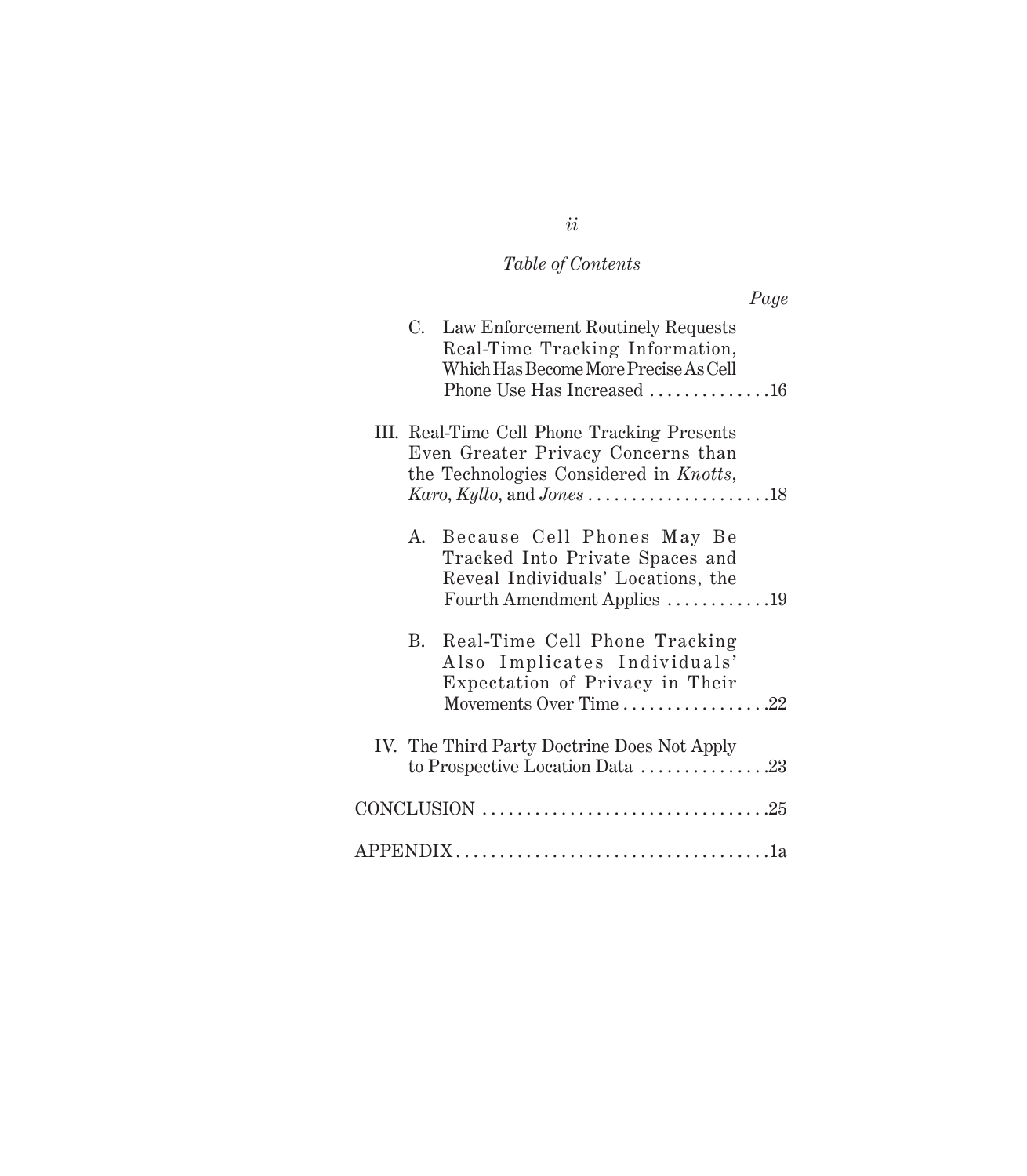# **TABLE OF CITED AUTHORITIES**

# *Page*

# **CASES**

| Heffron v. International Society for Krishna<br>Consciousness,                                                                                                   |
|------------------------------------------------------------------------------------------------------------------------------------------------------------------|
| In re Application for Tel. Info. Needed for a<br>Criminal Investigation,<br>119 F. Supp. 3d 1011 (N.D. Cal. 2015). $\dots \dots 16, 24$                          |
| In re Application of U.S. for an Order<br>Authorizing Disclosure of Location Info. of a<br>Specified Wireless Tel.,<br>849 F. Supp. 2d 526 (D. Md. 2011)  passim |
| Katz v. United States,                                                                                                                                           |
| Kyllo v. United States,                                                                                                                                          |
| Meisler v. Chrzanowski,<br>No. 3:12-CV-00487-MMD, 2013 WL 5375524                                                                                                |
| NAACP v. Alabama,                                                                                                                                                |
| Payton v. New York,                                                                                                                                              |

*iii*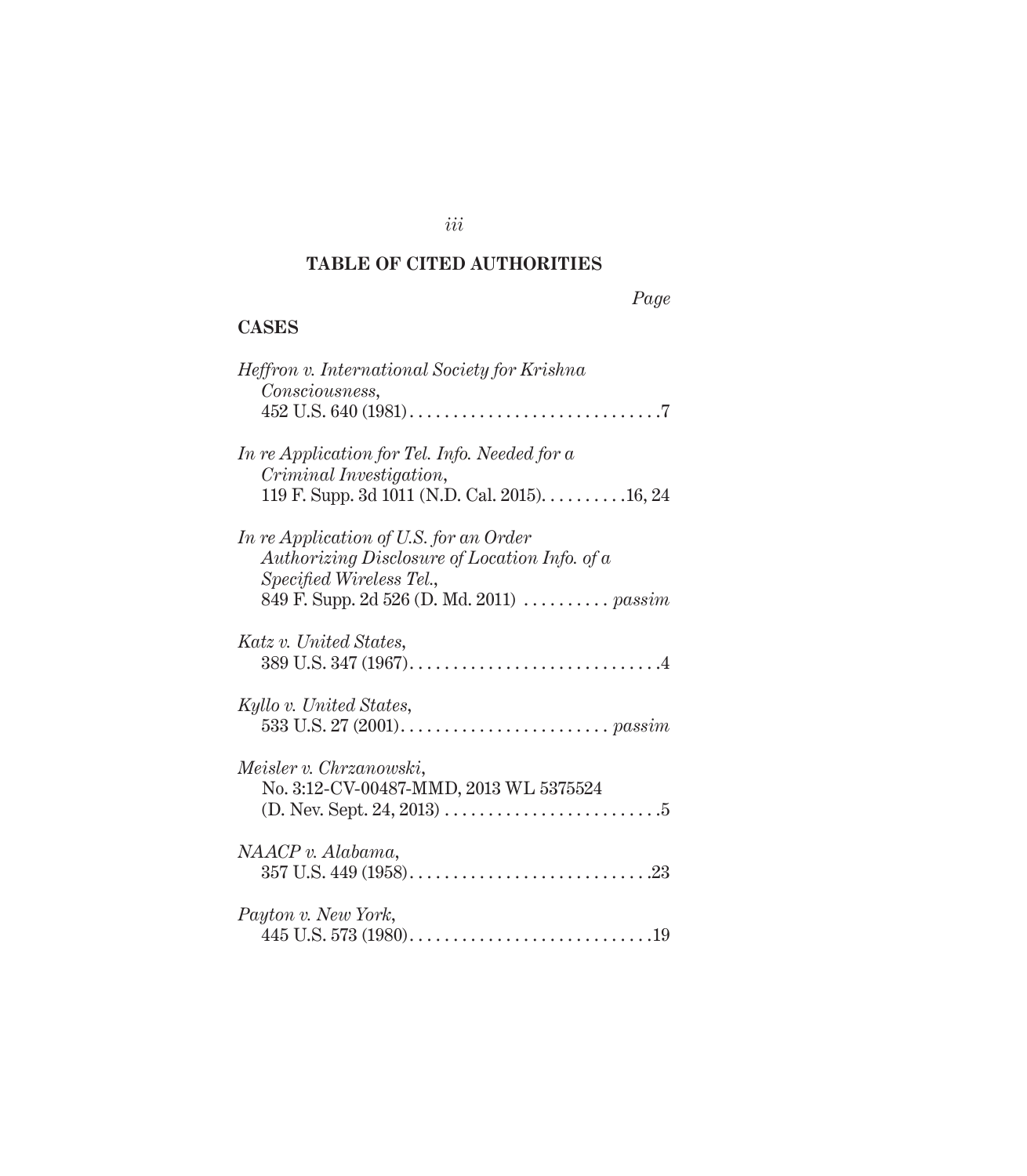| Page                            |
|---------------------------------|
| People v. Weaver,               |
| Riley v. California,            |
| Roberts v. U.S. Jaycees,        |
| Smith v. Maryland,              |
| Tracey v. State,                |
| United States v. Carpenter,     |
| United States v. Jones,         |
| United States v. Karo,          |
| United States v. Knotts,        |
| United States v. Pineda-Moreno, |

*iv*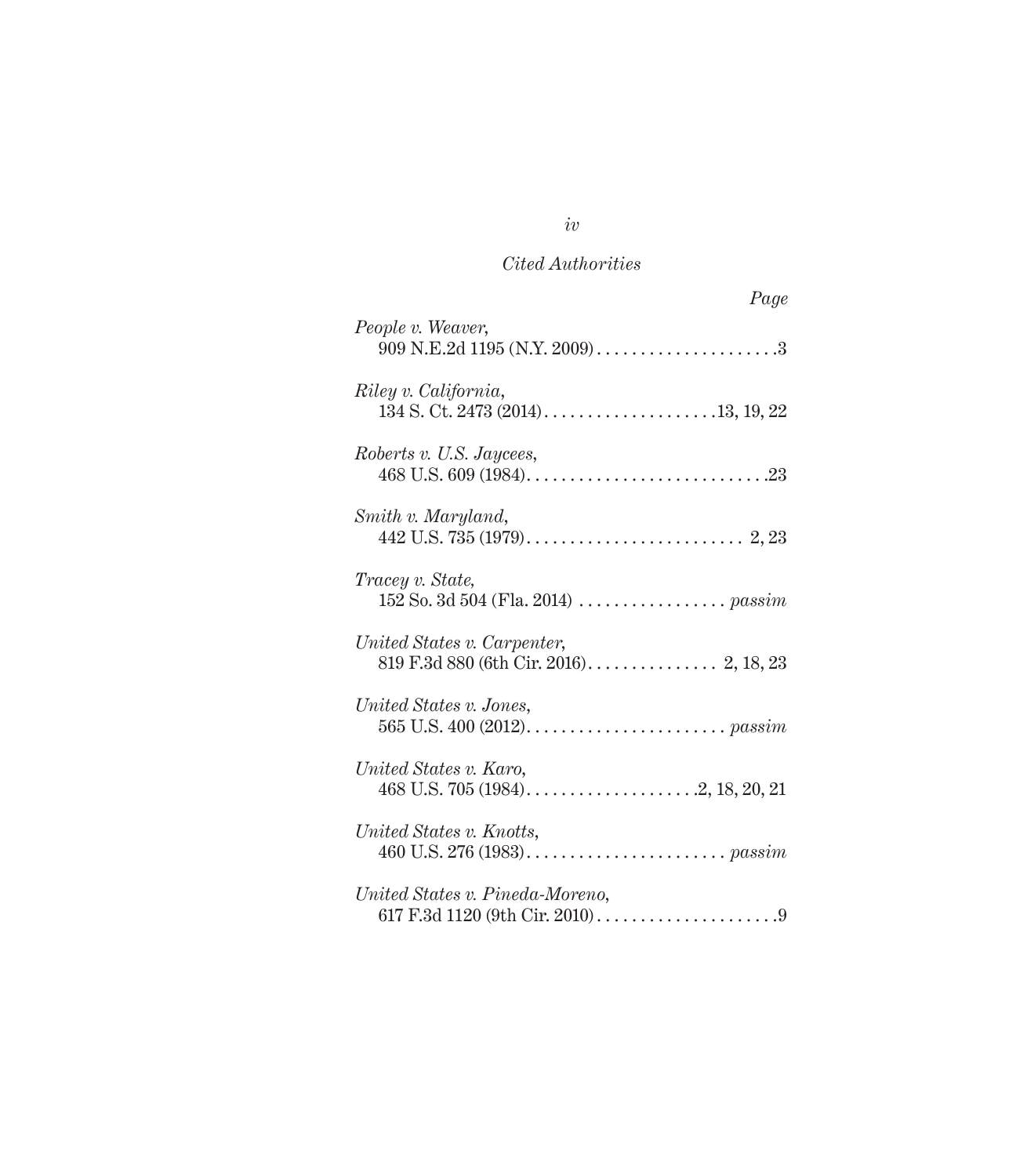| Page                                                                    |
|-------------------------------------------------------------------------|
| United States v. Powell,                                                |
| United States v. Rios,<br>830 F.3d 403 (6th Cir. 2016). passim          |
| United States v. Rios,<br>No. 12-cr-00132 (W.D. Mich. Dec. 30, 2013) 12 |
| United States v. Ruibal,<br>No. 1:12-CR-132, 2014 WL 357298             |
| United States v. Skinner,<br>690 F.3d 772 (6th Cir. 2012). passim       |
| United States v. Wallace,                                               |

#### **LEGISLATIVE AUTHORITIES**

The Collection and Use of Location Information for Commercial Purposes: Hearing Before the Subcomm. on Commerce, Trade and Consumer Protection and Subcomm. on Communications, Technology, and the Internet of the H. Comm. on Energy and Commerce, 111th Cong. (2010) (statement of Lori Faith Cranor, Professor of Computer Science and of Engineering & Public Policy, Carnegie Mellon University)  $\ldots \ldots$  12

*v*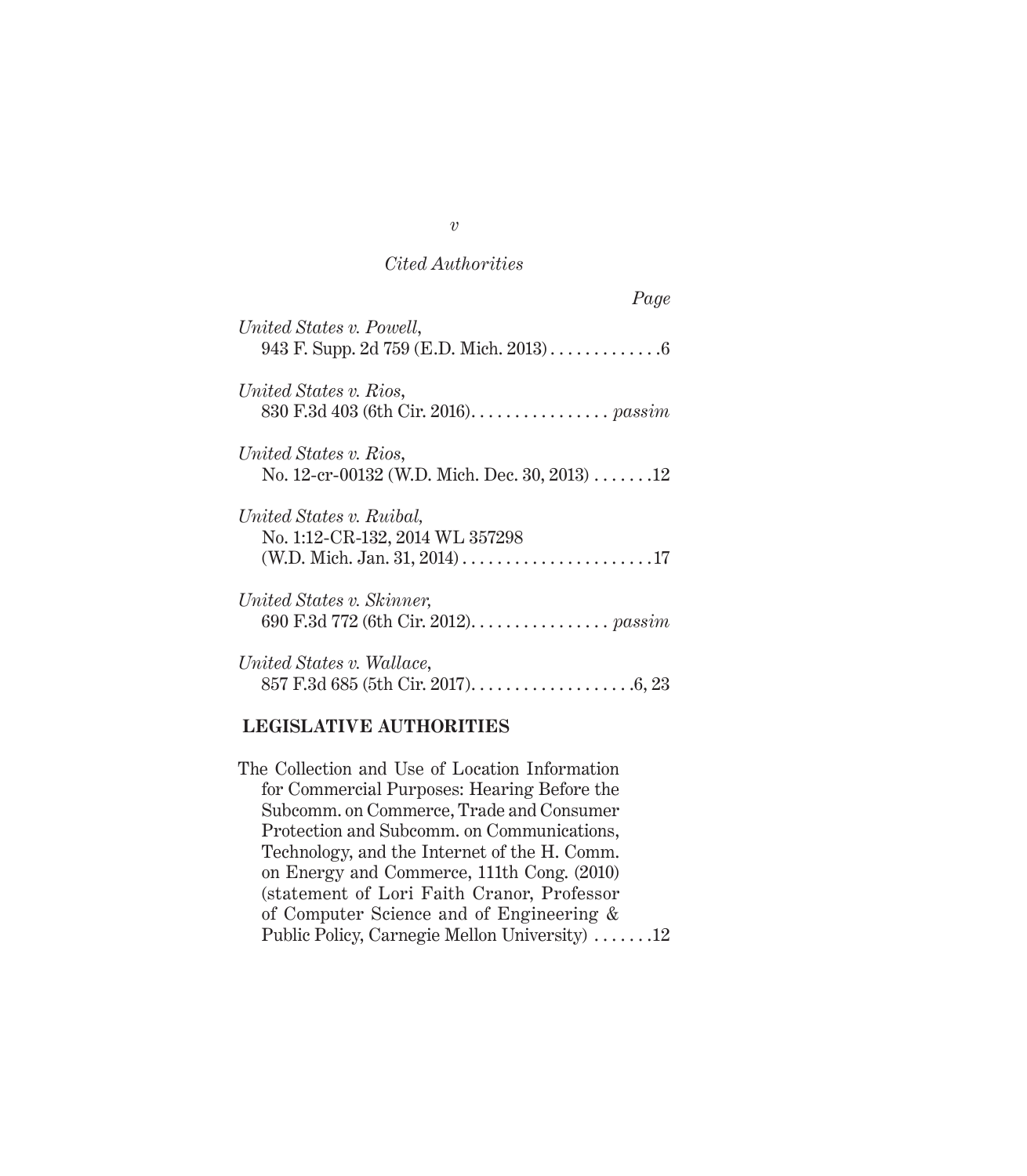*Page*

| ECPA Reform and the Revolution in Location Based<br>Technologies and Services: Hearing Before the<br>Subcomm. on the Constitution, Civil Rights, and<br>Civil Liberties of the H. Comm. on the Judiciary,<br>111th Cong. (2010) (statement of The Honorable<br>Stephen Wm. Smith, United States Magistrate                             |
|----------------------------------------------------------------------------------------------------------------------------------------------------------------------------------------------------------------------------------------------------------------------------------------------------------------------------------------|
| ECPA Reform and the Revolution in Location<br>Based Technologies and Services: Hearing<br>Before the Subcomm. on the Constitution,<br>Civil Rights, and Civil Liberties of the<br>H. Comm. on the Judiciary, 111th Cong.<br>(2010) (statement of Matt Blaze, Associate<br>Professor, University of Pennsylvania)10, 17                 |
| Electronic Communications Privacy Act (ECPA),<br>Part 2: Geolocation Privacy & Surveillance:<br>Hearing Before the Subcomm. on Crime,<br>Terrorism, Homeland Sec. & Investigations<br>of the H. Comm. on the Judiciary 113th Cong.<br>6 (2013) (statement of Matt Blaze, Associate<br>Professor, University of Pennsylvania)10, 12, 15 |
| Report and Order and Further Notice of<br>Proposed Rulemaking, In re Revision of the<br>Comm'n's Rules to Ensure Compatibility<br>with Enhanced 911 Emergency Calling Sys.,                                                                                                                                                            |

*vi*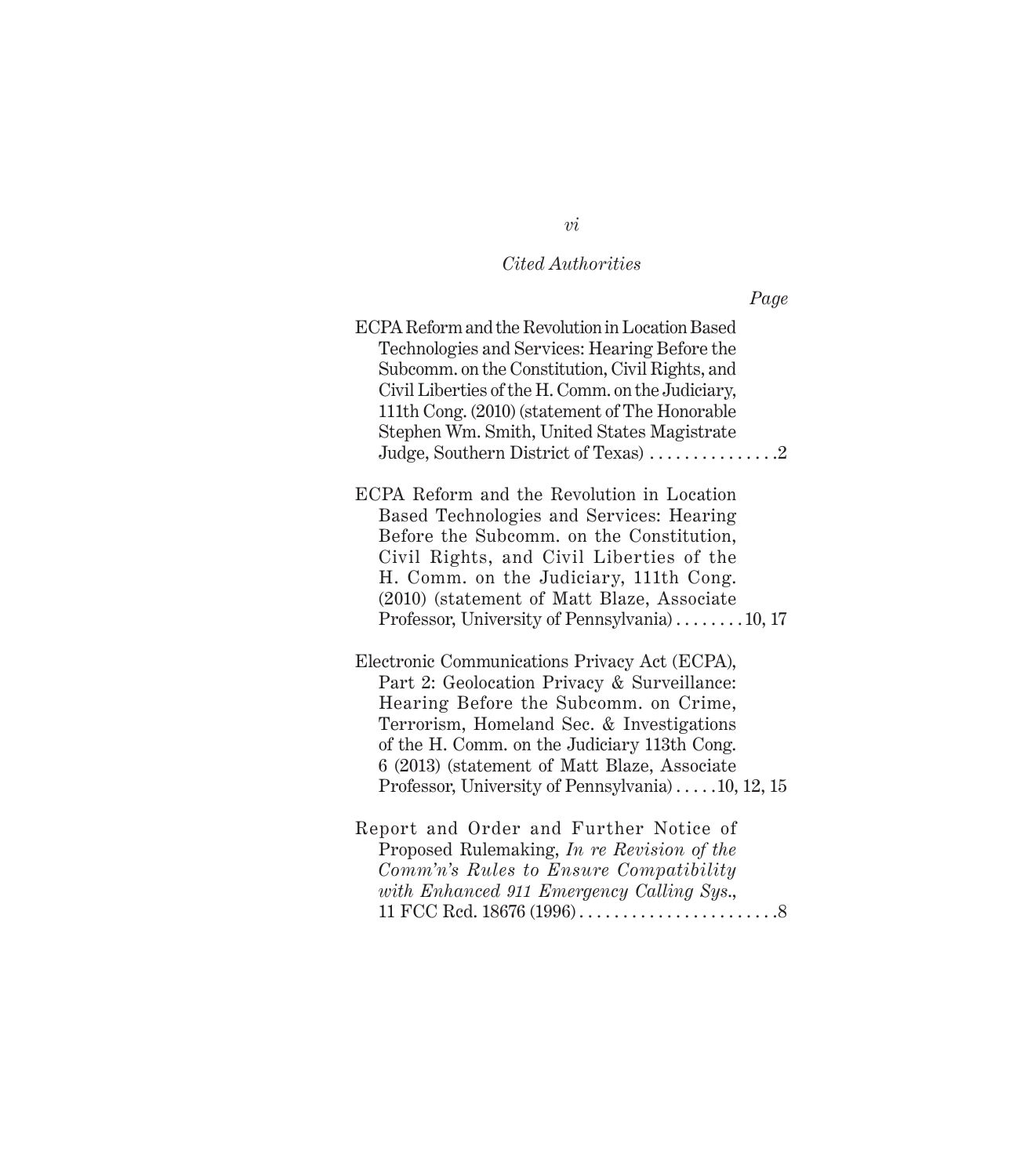*vii*

*Page*

## **CONSTITUTIONAL PROVISIONS**

| U.S. Constitution, amendment $1 \ldots \ldots \ldots \ldots \ldots \ldots \ldots 23$                                                 |
|--------------------------------------------------------------------------------------------------------------------------------------|
| U.S. Constitution, amendment IV passim                                                                                               |
| <b>OTHER AUTHORITIES</b>                                                                                                             |
| AT&T, AT&T Transparency Report $(2017)$ 18                                                                                           |
| Matt Blaze, How Law Enforcement Tracks<br>Cellular Phones, Exhaustive Search                                                         |
| CTIA-The Wireless Association, Annual<br>Year-End 2015 Top-Line Survey Results14, 15                                                 |
| CTIA-The Wireless Association, Annual<br>Year-End 2016 Top-Line Survey Results $\ldots$ 13, 14, 15                                   |
| Jesus Diaz, How Large Is a Petabyte?,                                                                                                |
|                                                                                                                                      |
| Susan Freiwald, Cell Phone Location Data<br>and the Fourth Amendment: A Question<br>of Law, Not Fact, 70 Md. L. Rev. 681 $(2011)$ 16 |
| GPS Accuracy, "How Accurate is GPS?"11                                                                                               |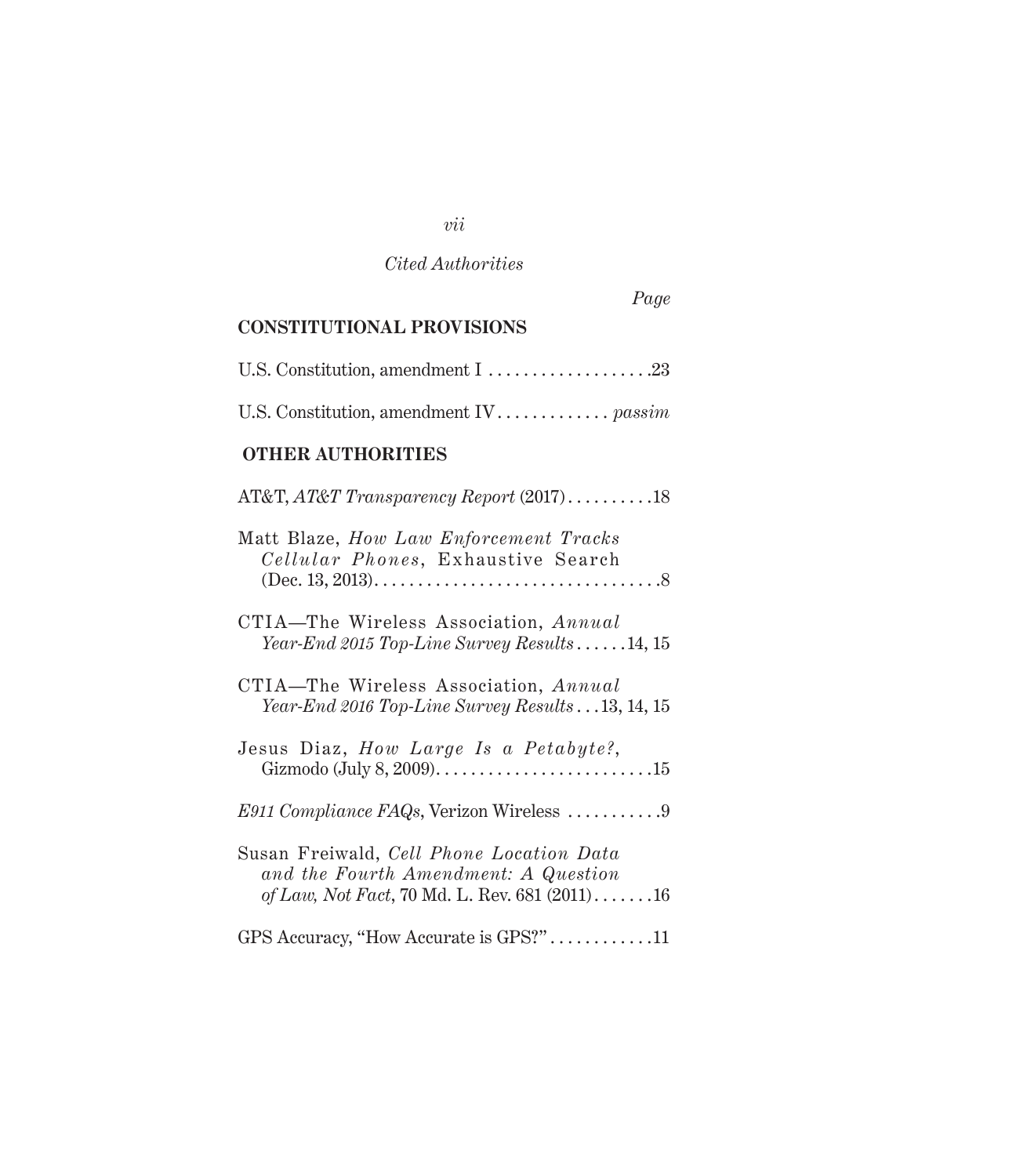| Page                                                                                                                                                                                                      |
|-----------------------------------------------------------------------------------------------------------------------------------------------------------------------------------------------------------|
|                                                                                                                                                                                                           |
| In re Wireless E911 Location Accuracy<br>Requirements, PS Docket No. 07-114, Fourth                                                                                                                       |
| <i>Mobile Fact Sheet</i> , Pew Research Center                                                                                                                                                            |
| Stephanie Pell & Chris Soghoian, Can You See<br>Me Now? Toward Reasonable Standards<br>for Law Enforcement Access to Location<br>Data That Congress Could Enact,<br>27 Berkeley Tech. L. J. 117 (2012) 12 |
| Marguerite Reardon, Cell Phone Industry<br>Celebrates Its 25th Birthday, CNET                                                                                                                             |
| David Schneider, New Indoor Navigation<br>Technologies Work Where GPS Can't, IEEE<br>Spectrum (Nov. 20, 2013) $\dots \dots \dots \dots \dots \dots \dots$ . 8, 10                                         |
|                                                                                                                                                                                                           |
| Sprint, Sprint Corporation Transparency                                                                                                                                                                   |

# *viii*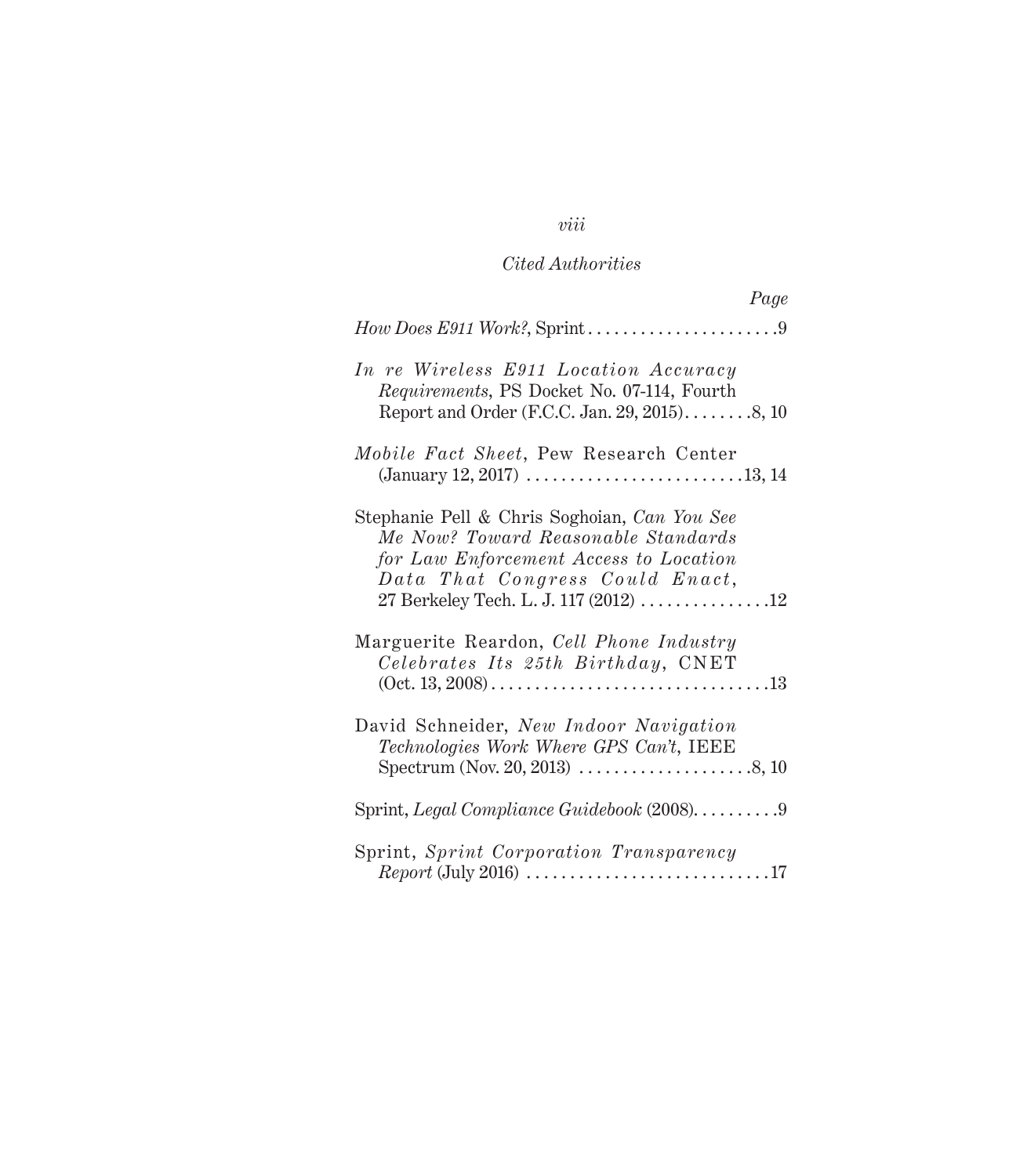| Page |                                                                                                                                              |
|------|----------------------------------------------------------------------------------------------------------------------------------------------|
|      | Jari Syrjärinne & Lauri Wirola, Quantifying<br>the Performance of Navigation Systems and<br>Standards for Assisted-GNSS, InsideGNSS          |
|      | T-Mobile, T-Mobile Transparency Report                                                                                                       |
|      | Third Further Notice of Proposed Rulemaking,<br>In re Wireless E911 Location Accuracy<br><i>Requirements, 29 FCC Rcd. 2374 (2014) 10, 12</i> |
|      | Abigail Tracy, T-Mobile Leads US<br>Wireless Carriers In Government Data                                                                     |
|      | U.S. Census Bureau, Median and Average<br>Square Feet of Floor Area in New Single-<br>Family Houses Compared by Location11                   |
|      | U.S. Census Bureau, U.S. and World<br>$Population \, Clock \ldots \ldots \ldots \ldots \ldots \ldots \ldots \ldots \ldots \ldots 13$         |
|      | U.S. Dept. of Defense, Global Positioning<br>System Standard Positioning Service<br>Performance Standard (4th ed. Sept. 2008) 11             |
|      |                                                                                                                                              |

*ix*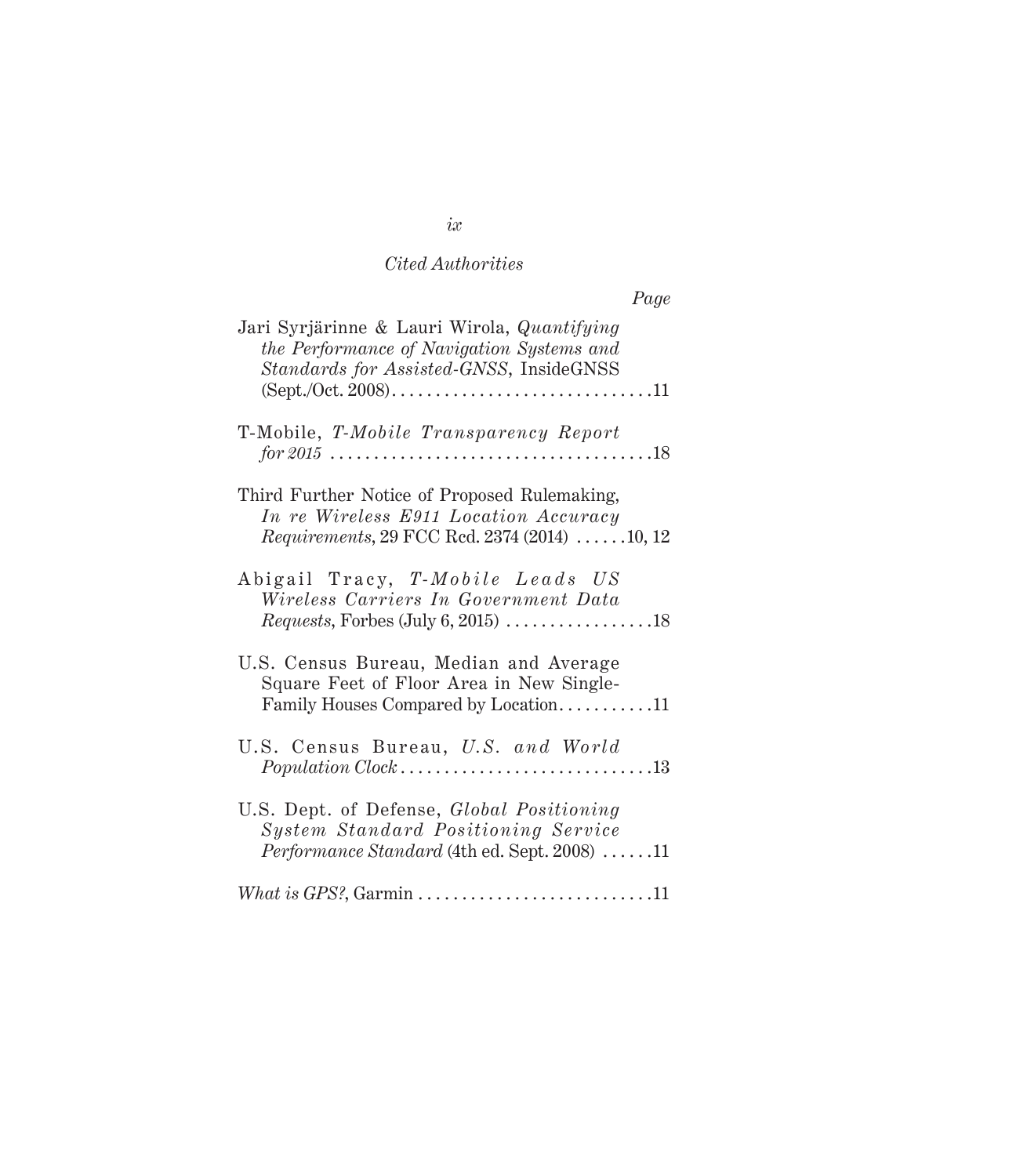#### **STATEMENT OF INTEREST1**

Amici are organizations committed to ensuring that constitutional rights are protected as technology advances and include the Electronic Frontier Foundation, the Center for Democracy & Technology, and the Constitution Project. These organizations have appeared previously as amicus curiae before this Court. Their individual organizational statements are contained in the Appendix following this brief.

### **INTRODUCTION AND SUMMARY OF THE ARGUMENT**

This case asks the Court to consider a question left open in *United States v. Jones*: whether real-time tracking of a person's movements "through electronic means, without an accompanying trespass, is an unconstitutional invasion of privacy." 565 U.S. 400, 412 (2012). The Sixth Circuit below held that law enforcement did not need a warrant to follow Mr. Rios when it tracked his cell phone location in real time. *United States v. Rios*, 830 F.3d 403, 427-29 (6th Cir. 2016). Because this holding deepens a split of authority with the Florida Supreme Court's ruling in *Tracey v. State,* 152 So. 3d 504, 526 (Fla. 2014), and because such real-time tracking is increasing in frequency and precision, Amici urge the Court to grant certiorari.

<sup>1.</sup> Pursuant to Supreme Court Rule 37.2(a), Amici have provided timely notice to all counsel, and all parties consent to the filing of this brief. Pursuant to Supreme Court Rule 37.6, Amici state that this brief was not authored in whole or in part by any party's counsel, and that no person or entity other than Amici or their counsel made a monetary contribution to fund this brief's preparation or filing.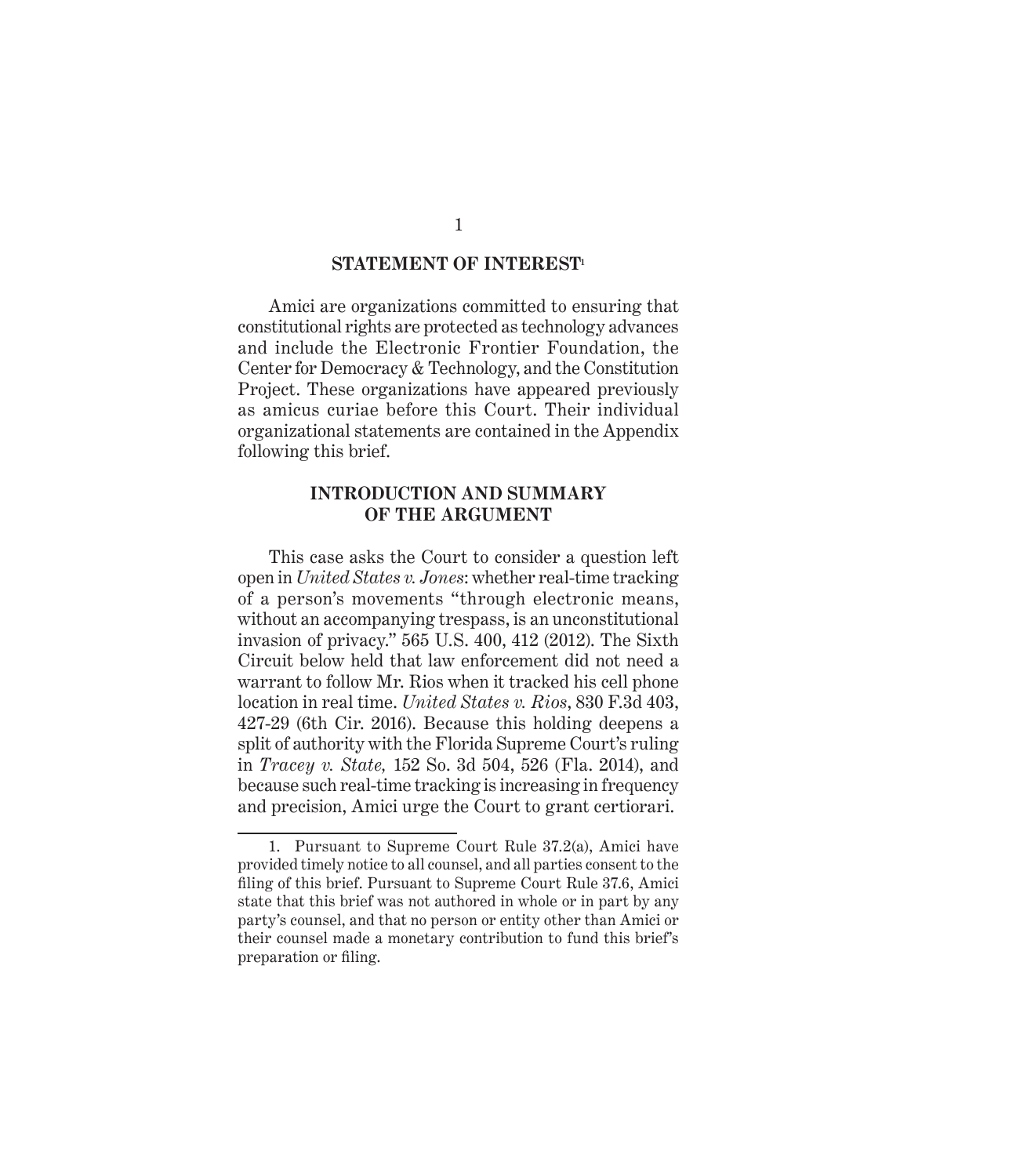In addition, this case presents equally important—but distinct—factual and legal questions as *United States v. Carpenter*, 819 F.3d 880 (6th Cir. 2016), *cert. granted* 2017 WL 2407484 (June 5, 2017). *Carpenter* involves "historical" location data—generated as a result of a person's cellular usage and already recorded by the provider at the time of a law enforcement request—while this case involves "prospective" location data—generated on an ongoing basis by Mr. Rios' cellular provider *solely* at the direction of law enforcement.<sup>2</sup> *Carpenter* therefore requires the Court to revisit or distinguish its holding in *Smith v. Maryland*, 442 U.S. 735 (1979), that Americans lack a reasonable expectation of privacy in some information held by third-party service providers, whereas this case requires the Court to apply its analyses in *Jones, Kyllo v. United States*, 533 U.S. 27, 34 (2001), and *United States v. Karo*, 468 U.S. 705, 714 (1984), to the precise, inexpensive, and pervasive real-time location tracking technologies available today.

With such real-time tracking, law enforcement can track a person whose identity it may not know, into constitutionally protected spaces, for extended periods of

<sup>2.</sup> *See* ECPA Reform and the Revolution in Location Based Technologies and Services: Hearing Before the Subcomm. on the Constitution, Civil Rights, and Civil Liberties of the H. Comm. on the Judiciary, 111th Cong. 81-85 (2010) (statement of The Honorable Stephen Wm. Smith, United States Magistrate Judge, Southern District of Texas) (explaining that prospective and real-time location data are distinguishable from "historical" location data, which encompasses only location information created, collected, and recorded by the cellular service provider prior to the time the court authorizes a request for that information), *available at* http://judiciary.house. gov/\_files/hearings/printers/111th/111-109\_57082.pdf.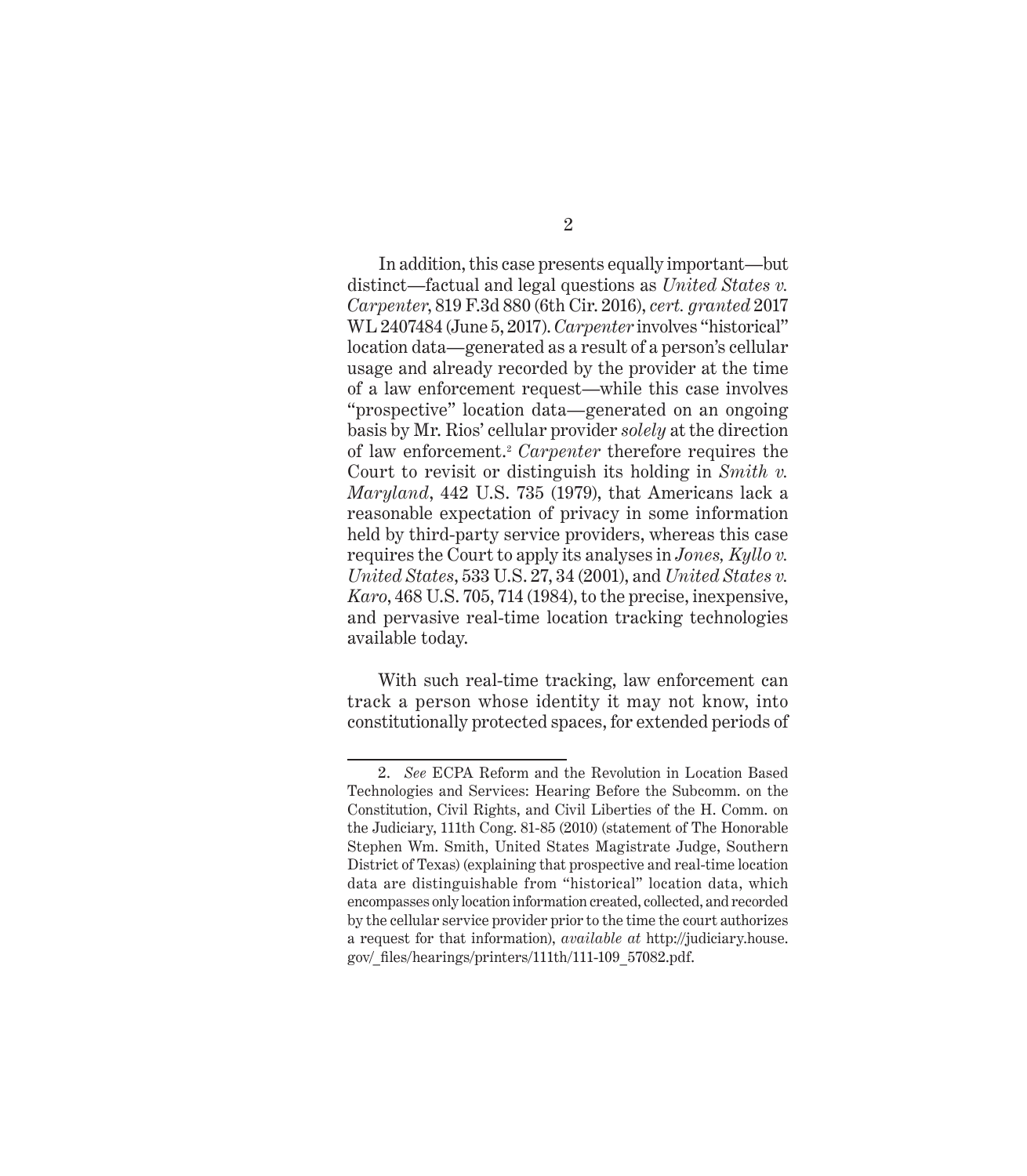time, and can pinpoint their location to a high degree of accuracy. The technology can not only convey a person's location within traditionally Fourth Amendment-protected areas like the home, it also can be used to "generate[] a precise, comprehensive record of a person's public movements." *See Jones*, 565 U.S. at 415 (Sotomayor, J., concurring). It reveals not only a person's daily patterns, but also indisputably private trips, such as to an abortion clinic, AIDS treatment center, strip club, and so on. *People v. Weaver*, 909 N.E.2d 1195, 1199 (N.Y. 2009).

Therefore, this case once again asks the Court to consider "what limits there are upon this power of technology to shrink the realm of guaranteed privacy." *Kyllo*, 533 U.S. at 34. The Court should grant certiorari to make clear that the Fourth Amendment requires a warrant for all real-time location tracking—whether it is conducted through a GPS device affixed to a person's car, or through location information generated via their cell phone or any other Internet-connected device.

#### **ARGUMENT3**

Americans carry their cell phones with them everywhere. This generates increasingly granular and detailed information about their location and patterns of movement. The data is not only a byproduct of owning and carrying an operational phone—collected by and stored with third-party service providers—but it may also be generated at law enforcement request by those same service providers, without the user's knowledge.

<sup>3.</sup> All cited web sites were last visited on June 20, 2017.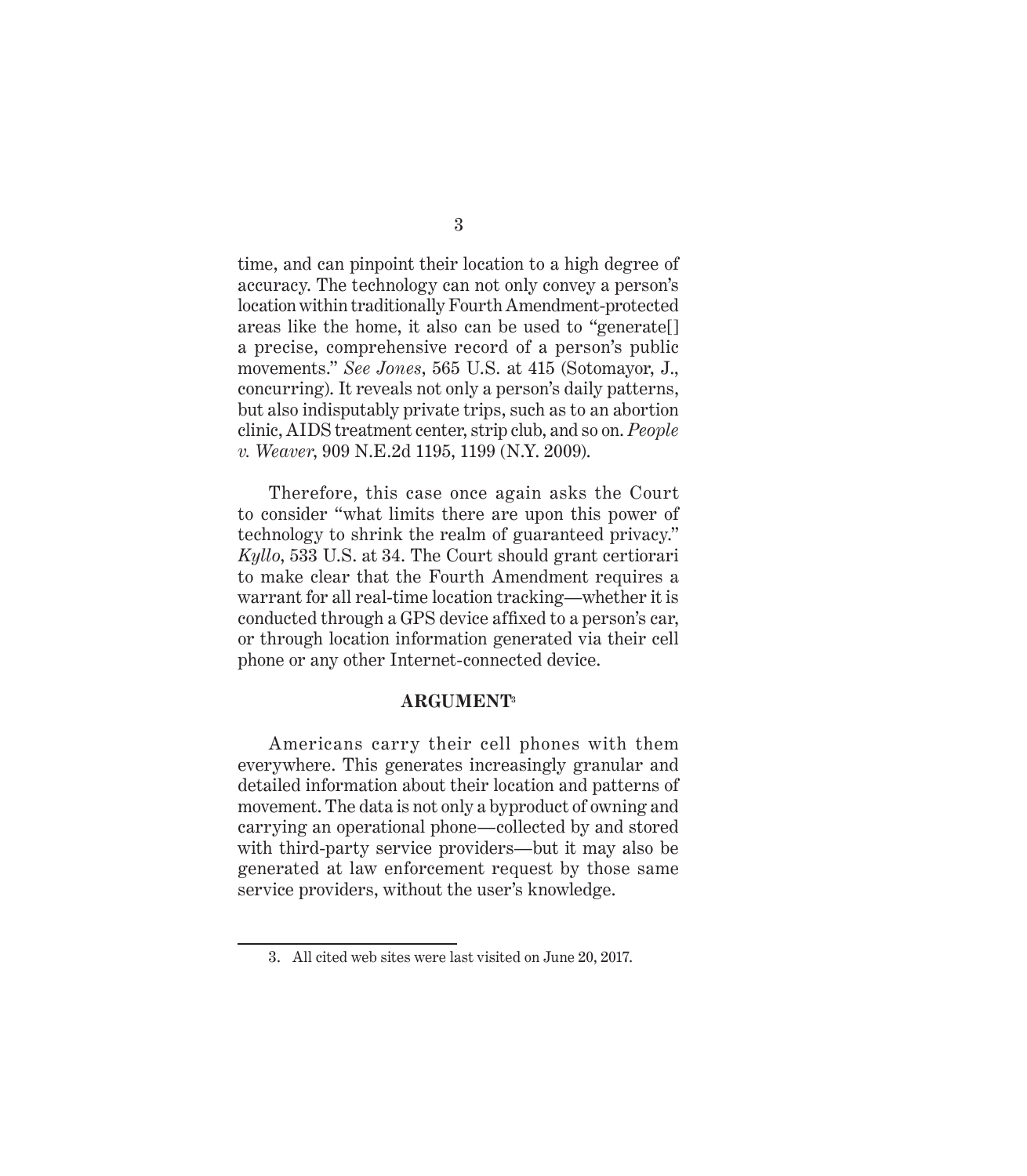The number of cell phones and cell sites is increasing, and real-time tracking technologies are growing more precise. Given the sensitivity of real-time location information, combined with the quantity and extent of law enforcement demands for this data, it is time for this Court to address how the Fourth Amendment applies to real-time cell tracking. The direct split of authority regarding whether a warrant is required to obtain this data only underscores this point.

### **I. The Court Should Grant Certiorari to Resolve the Direct Conflict Between the Sixth Circuit's Holding in** *Rios* **and the Florida Supreme Court's Holding in** *Tracey v. State***.**

In denying Mr. Rios' challenge to the probable cause supporting the warrant for real-time cell phone tracking issued in his case, the Sixth Circuit held that "individuals do not have a reasonable expectation of privacy in the real-time location data that their cellular telephones transmit, making it unnecessary to obtain a warrant to obtain such information." *Rios*, 830 F.3d at 428-29 (relying on *United States v. Skinner,* 690 F.3d 772 (6th Cir. 2012)). This holding is in direct conflict with the Florida Supreme Court's conclusion in *Tracey* that not only do individuals have a "subjective expectation of privacy of location as signaled by one's cell phone—even on public roads," but that expectation is one "that society is now prepared to recognize as objectively reasonable under the *Katz* 'reasonable expectation of privacy' test." 152 So. 3d at 526 (citing *Katz v. United States*, 389 U.S. 347, 361 (1967) (Harlan, J., concurring)). This Court should grant certiorari to resolve this split in authority and hold that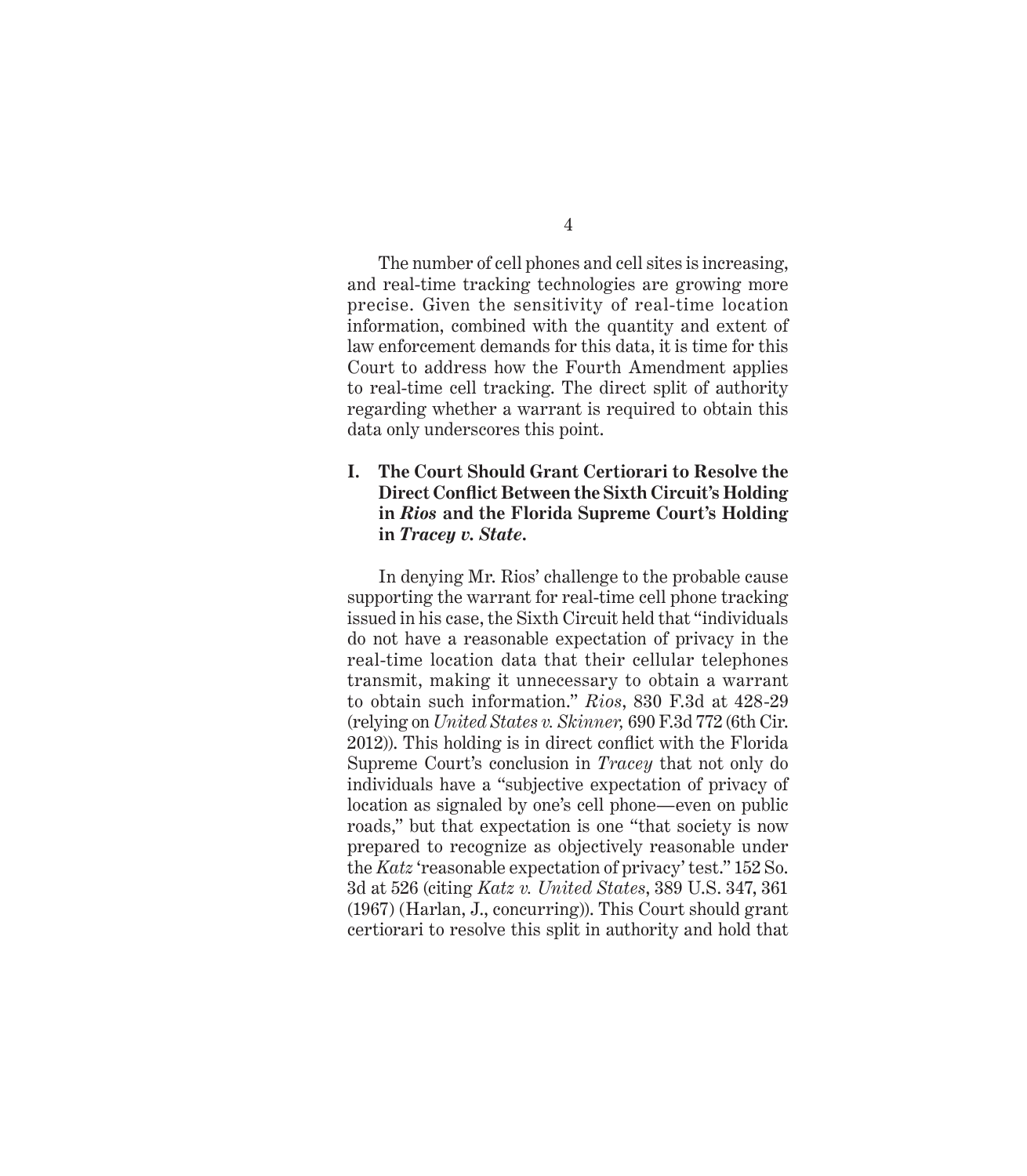the Fourth Amendment protects against warrantless real-time cell phone tracking of Americans.

Over the course of the roughly ten years that courts have been considering the Fourth Amendment's application to cell phone location data, there has been intense disagreement over whether a warrant should be required for "real-time" or "prospective" tracking. *See, e.g.*, *Meisler v. Chrzanowski*, No. 3:12-CV-00487- MMD, 2013 WL 5375524, at \*20 (D. Nev. Sept. 24, 2013) (noting, after surveying cases, "it goes without saying that the law with respect to whether a warrant based on probable cause . . . is required to obtain disclosure of prospective CSLI is not clearly established."). The Fifth and Sixth Circuits—the only two federal circuit courts that have addressed the issue—have concluded there is no reasonable expectation of privacy in real-time location data broadcast from a phone "voluntarily" used while traveling on public roads. *See Skinner*, 690 F.3d at 777 (citing *United States v. Knotts*, 460 U.S. 276, 281 (1983),

<sup>4.</sup> The affidavit submitted with the warrant application in Mr. Rios' case describes the property to be seized as "real time precision location information" for a Sprint phone number. Affidavit for Search Warrant, ECF No. 852-1 at 2, *United States v. Rios*, No. 12-cr-00132 (W.D. Mich. Dec. 30, 2013). Many courts refer to "prospective" and "real-time" location data interchangeably. Some have described "realtime" location data as "a subset of prospective location data which includes only information that is both generated after the court's order and is provided to the government in, or close to, 'real time.'" *In re Application of U.S. for an Order Authorizing Disclosure of Location Info. of a Specified Wireless Tel.*, 849 F. Supp. 2d 526, 535 n.4 (D. Md. 2011) ) ("*Maryland Real-Time Order*") (citations omitted). As a practical matter, these cases all involve *prospective* orders for location information to enable *real-time* tracking, so this brief adopts the terms "prospective location data" and "real-time cell phone tracking."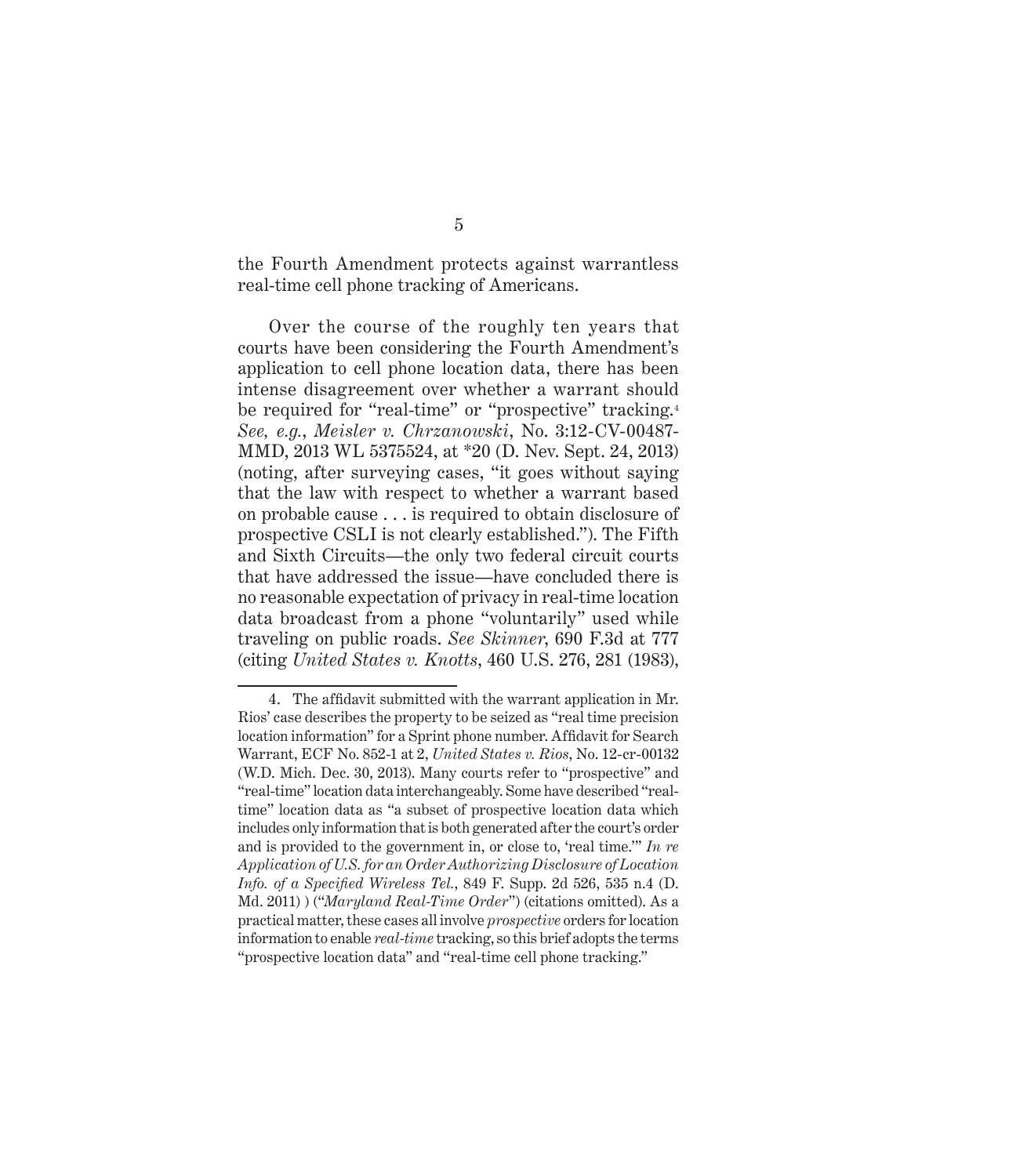and noting, "[w]hile the cell site information aided the police in determining Skinner's location [on a public road and at a public rest stop], that same information could have been obtained through visual surveillance"); *United States v. Wallace*, 857 F.3d 685, 690 (5th Cir. 2017) (citing *Skinner* and concluding that the "voluntary disclosure" doctrine adopted by some courts in the context of historical cell site location information (CSLI) applies equally to prospective CSLI and GPS data).

In *Tracey*, the Florida Supreme Court explicitly rejected *Skinner's* analysis, recognizing that real-time cell phone tracking is used not only in situations where law enforcement "could not track [a phone owner] by visual observation" because they do not know the phone owner's whereabouts, but it can also be used to track the phone owner's movements "into clearly protected areas" like the home. 152 So. 3d at 525. Numerous other federal district courts have also recognized this tension.5 Even the government has conceded that it would infringe upon a person's reasonable expectation of privacy to ask the carrier "to 'ping' the subject's cell phone essentially on a continuous basis while he is in a constitutionally-

<sup>5.</sup> *See, e.g.*, *Maryland Real-Time Order*, 849 F. Supp. 2d at 540 (cell phone location data is "distinguishable from traditional physical surveillance because it enables law enforcement to locate a person entirely divorced from all visual observation," which means "that there is no way to know before receipt of location data whether the phone is physically located in a constitutionally-protected place."); *United States v. Powell*, 943 F. Supp. 2d 759, 776 (E.D. Mich. 2013), *aff'd*, 847 F.3d 760 (6th Cir. 2017) ("Under virtually any circumstance, there was no way the DEA could know *in advance* whether or not the location data collected during that period would come from within a protected area.").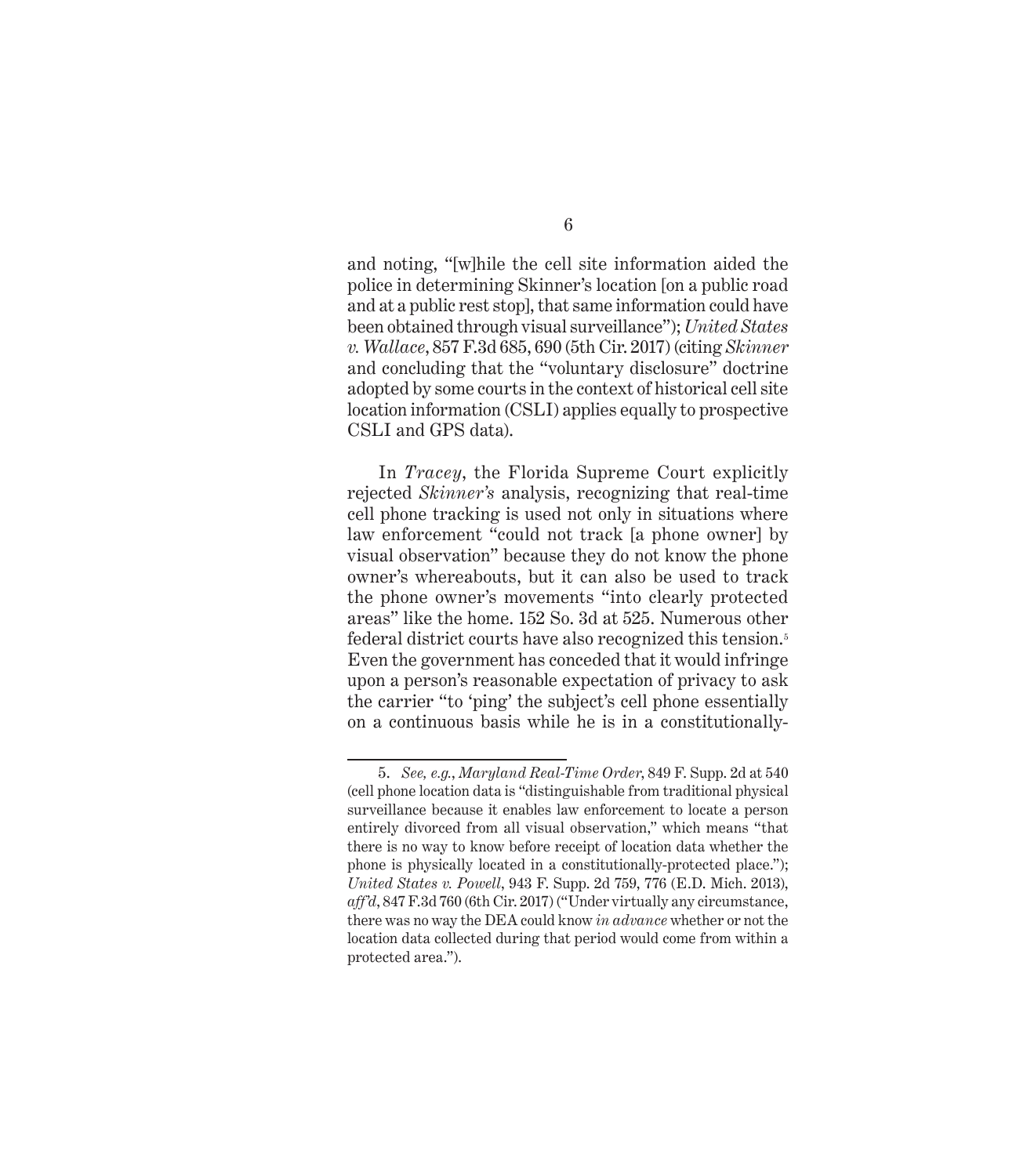protected location." *In re Application of U.S. for an Order Authorizing Disclosure of Location Info. of a Specified Wireless Tel*., 849 F. Supp. 2d 526, 538 (D. Md. 2011) ("*Maryland Real-Time Order*").

Given "the important constitutional issues presented and the conflicting results reached"—including a split between two federal Courts of Appeal and the Florida Supreme Court—the Court should grant certiorari to guide the courts and resolve for the millions of cell-phonecarrying Americans what standard the government must meet before it can turn their phones into real-time tracking devices. *See Heffron v. International Society for Krishna Consciousness*, 452 U.S. 640, 646 (1981).

- **II. Due to Cell Phones' Technological Capabilities and Widespread Adoption, Prospective Location Data Reveals Private and Increasingly Precise Information About Individuals' Locations and Movements, Counseling in Favor of Certiorari.**
	- **A. Service Providers Can Precisely Locate Their Customers, Allowing Law Enforcement to Track Suspects in Real Time.**

Because of capabilities built into cell phone networks and handsets in response to federal regulatory requirements, cellular service providers are able to precisely locate cell phones upon law enforcement request. This capability stems from rules adopted in 1996 and implemented by 2001, under which the FCC required cellular service providers to have "the capability to identify the latitude and longitude of a mobile unit making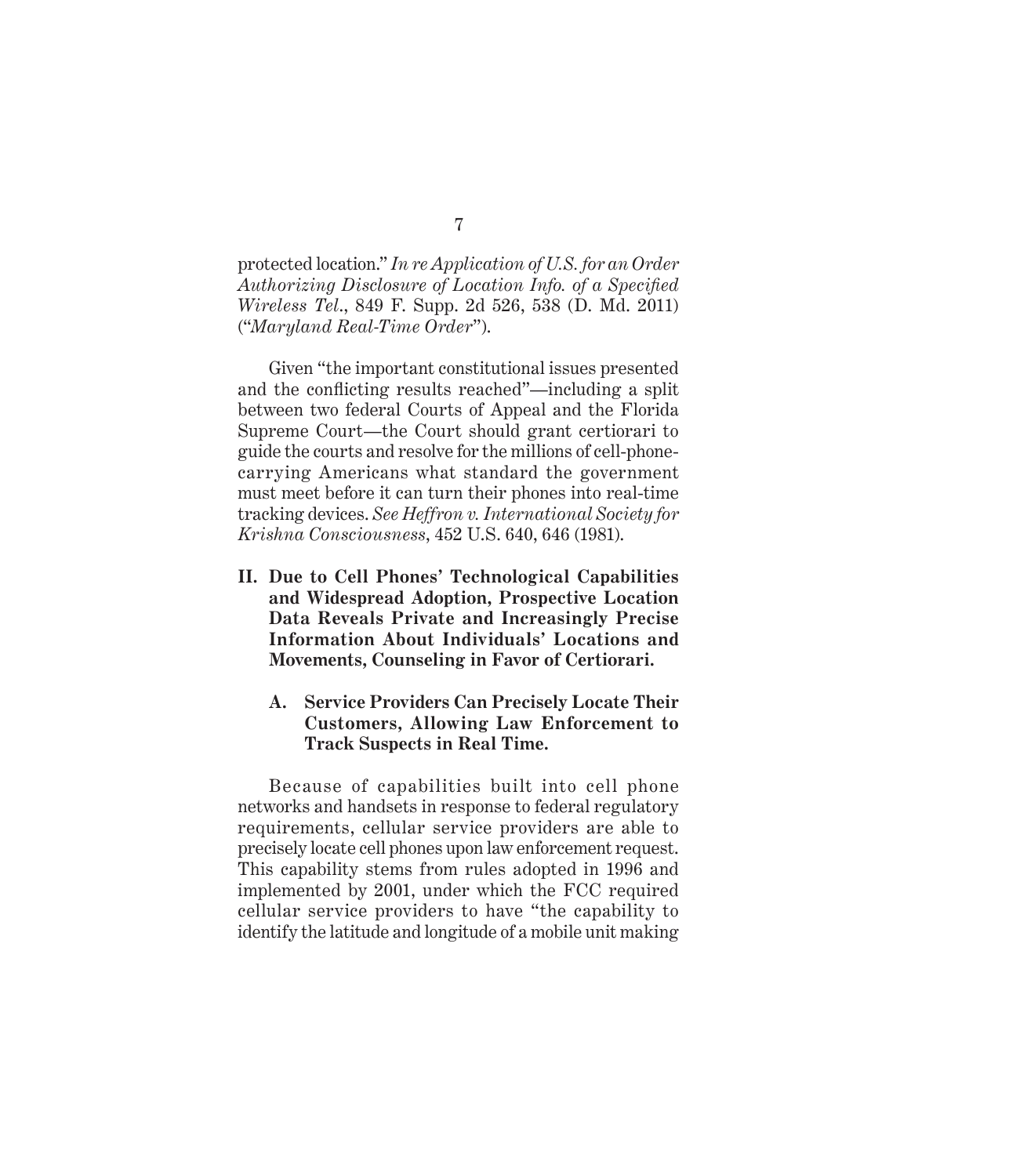a 911 call."<sup>6</sup> The precision and accuracy of mandated cell phone location capability is increasing. In January 2015, the FCC adopted new rules to increase law enforcement's ability to locate callers when they are indoors,<sup>7</sup> and to require service providers to develop techniques to determine the altitude of the phone, and thus on which floor of a building it is located.<sup>8</sup>

Although this capability was developed initially to assist in responding to 911 calls, service providers now provide the same location information to law enforcement pursuant to investigative requests. That is, law enforcement can ask a provider to generate new, precise, prospective location data by acquiring information from the target's phone. This can be done "on demand or at periodic intervals."9 Some providers send periodic location updates via email, while Sprint, Mr. Rios' provider, allows

<sup>6.</sup> Report and Order and Further Notice of Proposed Rulemaking, *In re Revision of the Comm'n's Rules to Ensure Compatibility with Enhanced 911 Emergency Calling Sys*., 11 FCC Rcd. 18676, 18683-84 (1996).

<sup>7.</sup> *In re Wireless E911 Location Accuracy Requirements*, PS Docket No. 07-114, Fourth Report and Order at 1 (F.C.C. Jan. 29, 2015) ("Wireless E911 Order"), *available at* https://apps.fcc. gov/edocs\_public/attachmatch/FCC-15-9A1.pdf; David Schneider, *New Indoor Navigation Technologies Work Where GPS Can't*, IEEE Spectrum (Nov. 20, 2013) http://spectrum.ieee.org/telecom/ wireless/new-indoor-navigation-technologies-work-where-gpscant.

<sup>8.</sup> Wireless E911 Order at 3-4.

<sup>9.</sup> Matt Blaze, *How Law Enforcement Tracks Cellular Phones*, Exhaustive Search (Dec. 13, 2013), http://www.crypto. com/blog/celltapping/.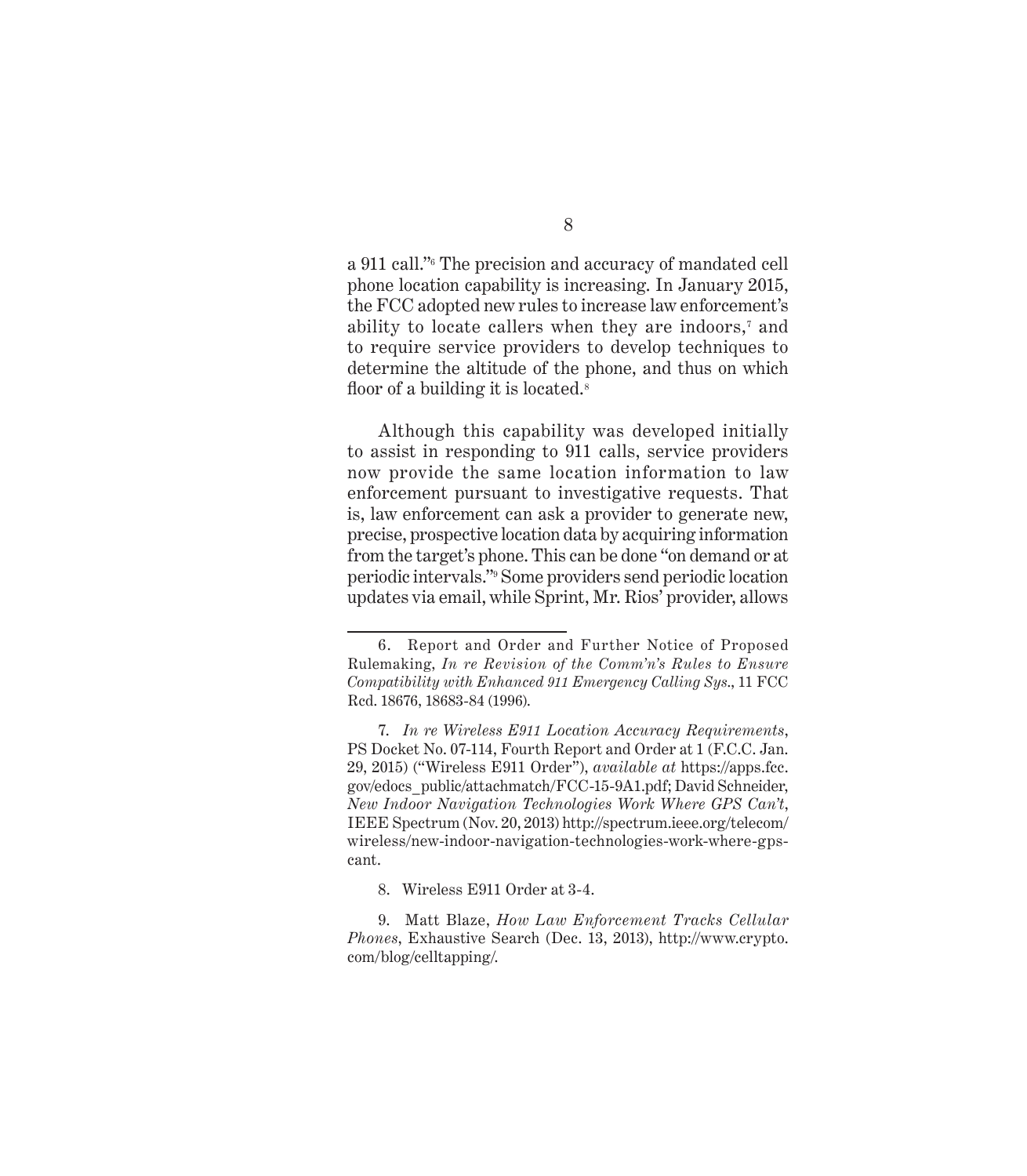law enforcement "direct access to users' location data" by logging into an "automated . . . web interface." *United States v. Pineda-Moreno*, 617 F.3d 1120, 1125 (9th Cir. 2010) (Kozinski, C.J., dissenting from denial of rehearing en banc); *see also Maryland Real-Time Order*, 849 F. Supp. 2d at 531 (detailing Sprint's "Precision Locate Service").<sup>10</sup>

The ability to locate and track a phone in real time has no relationship to whether the phone is in use. As long as the phone is on, law enforcement can request that the provider engage location-tracking capabilities; a user cannot disable this functionality.<sup>11</sup> Even modifying location-privacy settings on the phone has no effect on the carrier's ability to determine the phone's precise location in real time. While these settings prevent third-party applications ("apps," like Google Maps) from accessing the phone's location information, they do not impact the carrier's ability to locate the device.

Providers can obtain the location of a cell phone upon law enforcement request in at least two ways, depending on the structure of the carrier's network: (1) by using hardware built into the phone ("handset-

<sup>10.</sup> *See also* Sprint, *Legal Compliance Guidebook* 7 (2008), *available at* https://www.aclu.org/files/ cellphonetracking/20120328/celltrackingpra\_concordpd\_ concordnc.pdf at 568 (guide to requesting precision location from Sprint).

<sup>11.</sup> *See, e.g. E911 Compliance FAQs*, Verizon Wireless, http://www.verizonwireless.com/support/e911-compliance-faqs/; *How Does E911 Work?*, Sprint, http://www.sprint.com/business/ newsletters/articles/e911how\_federal01.html.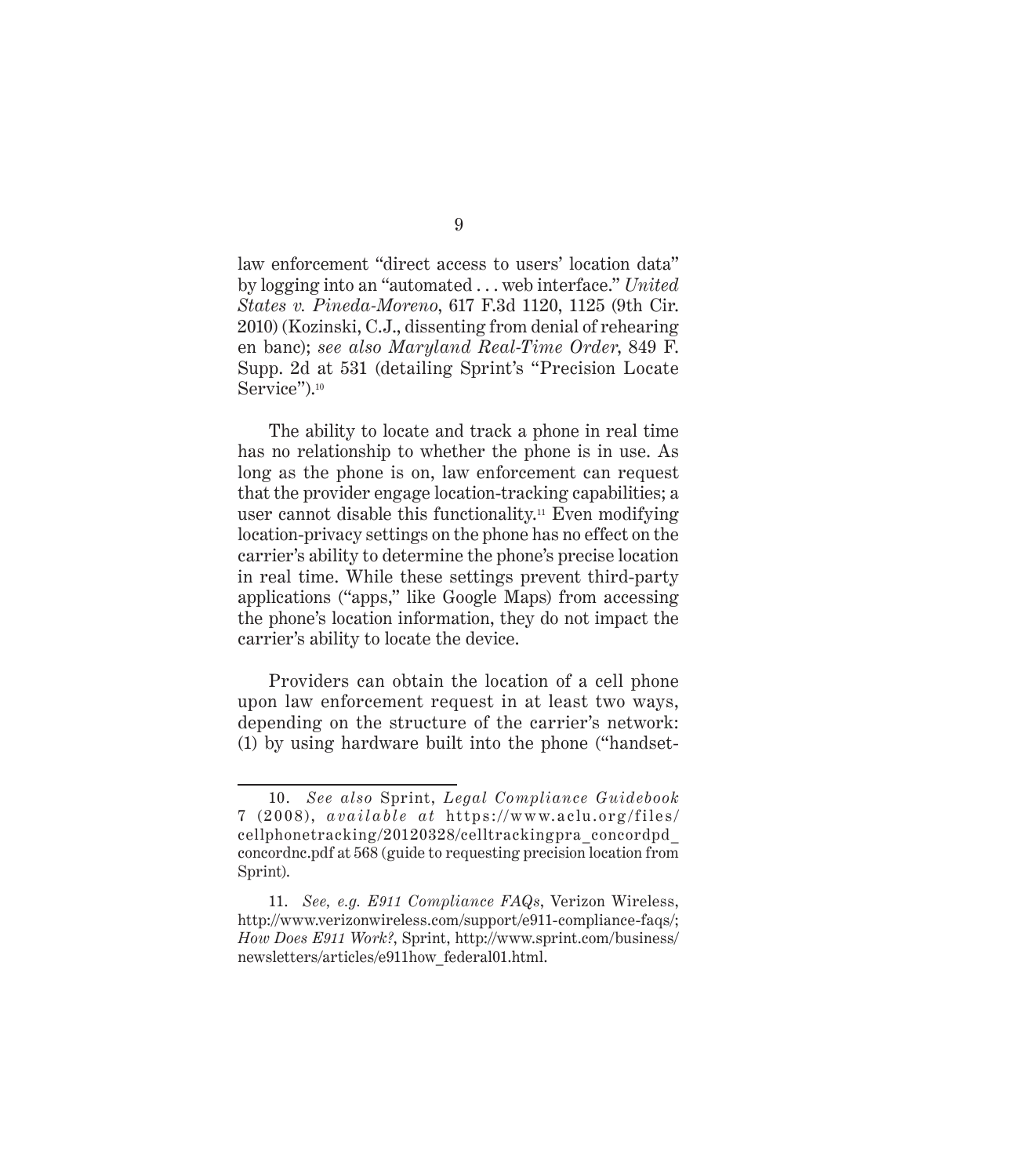based" technology); and/or (2) by analyzing the phone's interactions with the network's base stations, or "cell sites" ("network-based" technology).<sup>12</sup> Mr. Rios' service provider, Sprint, uses handset-based technology.<sup>13</sup>

Handset-based technology uses a mobile device's "special hardware that receives signals from a constellation of" GPS satellites.14 This technology calculates the longitude and latitude of the phone in real time based on the relative strength of radio signals from satellites orbiting the earth.15 The GPS chip installed in the phone calculates its own location to within 10 meters, or approximately 33 feet.16 Newer receivers, with enhanced communication-to-

13. Third Further Notice of Proposed Rulemaking, *In re Wireless E911 Location Accuracy Requirements*, 29 FCC Rcd. 2374, 2414 n.212 (2014) ("Third Notice"), *available at* https://apps. fcc.gov/edocs\_public/attachmatch/FCC-14-13A1.pdf.

14. 2013 Blaze Statement at 7; Wireless E911 Order at 5 n.11.

<sup>12.</sup> Electronic Communications Privacy Act (ECPA), Part 2: Geolocation Privacy & Surveillance: Hearing Before the Subcomm. on Crime, Terrorism, Homeland Sec. & Investigations of the H. Comm. on the Judiciary 113th Cong. 6 (2013) (statement of Matt Blaze, Associate Professor, University of Pennsylvania) ("2013 Blaze Statement"), *available at* http://judiciary.house.gov/\_files/ hearings/113th/04252013/Blaze%2004252013.pdf

<sup>15.</sup> ECPA Reform and the Revolution in Location Based Technologies and Services: Hearing Before the Subcomm. on the Constitution, Civil Rights, and Civil Liberties of the H. Comm. on the Judiciary, 111th Cong. 20-21 (2010) (statement of Matt Blaze, Associate Professor, University of Pennsylvania) ("2010 Blaze Statement").

<sup>16. 2013</sup> Blaze Statement at 7; Schneider, *supra* note 3; *see also Maryland Real-Time Order*, 849 F. Supp. 2d at 540-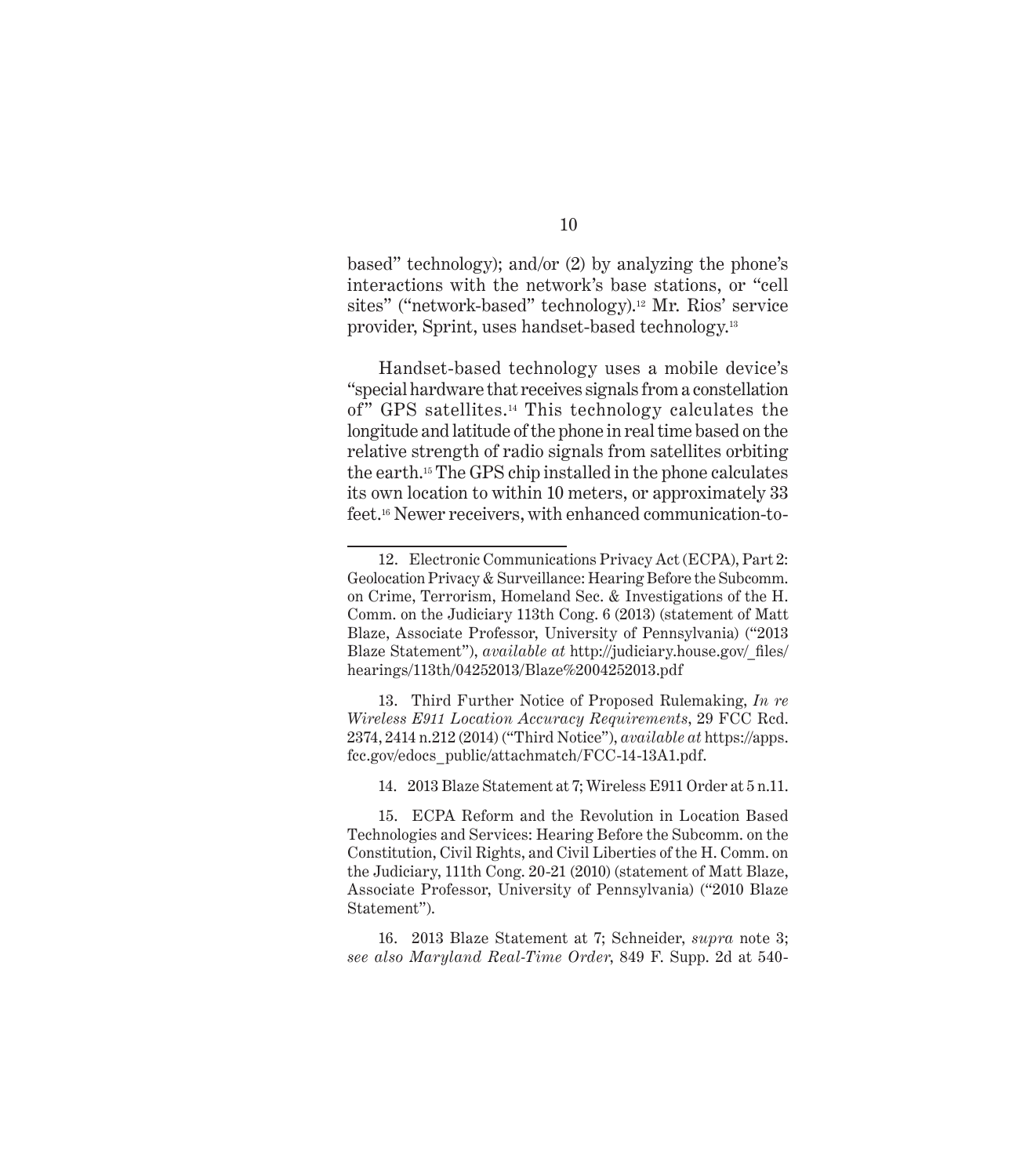ground-based technologies that correct signal errors, can identify location within three meters or better and have a vertical accuracy of five meters or better 95 percent of the time.17 GPS accuracy can be enhanced with "dualfrequency receivers" or augmentation systems, which allow for real-time positioning within a few centimeters.<sup>18</sup>

Service providers do not typically maintain GPS coordinate records for phones using their networks, but, upon law enforcement request, they can remotely activate a phone's GPS functionality and then cause the phone to transmit its coordinates back to the provider. *Maryland Real-Time Order*, 849 F. Supp. 2d at 534. They can "ping" phones "unobtrusively, i.e., without disclosing to a telephone user the existence either of the Carrier's signal requesting the telephone to send a current GPS

18. GPS Accuracy, "How Accurate is GPS?" GPS.gov, http:// www.gps.gov/systems/gps/performance/accuracy/.

<sup>541 (</sup>citing U.S. Census Bureau, Median and Average Square Feet of Floor Area in New Single-Family Houses Compared by Location, *available at* http://www.census.gov/const/C25Ann/ sftotalmedavgsqft.pdf) ("Given that the average home size in the United States in 2009 was approximately 743 square meters, it is clear that GPS location data . . . would likely place a cellular telephone inside a residence, at least where law enforcement have information regarding the coordinates of the home.").

<sup>17.</sup> This is sometimes referred to as Assisted GNSS or A-GNSS. Jari Syrjärinne & Lauri Wirola, *Quantifying the Performance of Navigation Systems and Standards for Assisted-GNSS*, InsideGNSS (Sept./Oct. 2008), *available at* http://www. insidegnss.com/node/769; *What is GPS?*, Garmin, http://www8. garmin.com/aboutGPS/; *see also* U.S. Dept. of Defense, *Global Positioning System Standard Positioning Service Performance Standard* v (4th ed. Sept. 2008).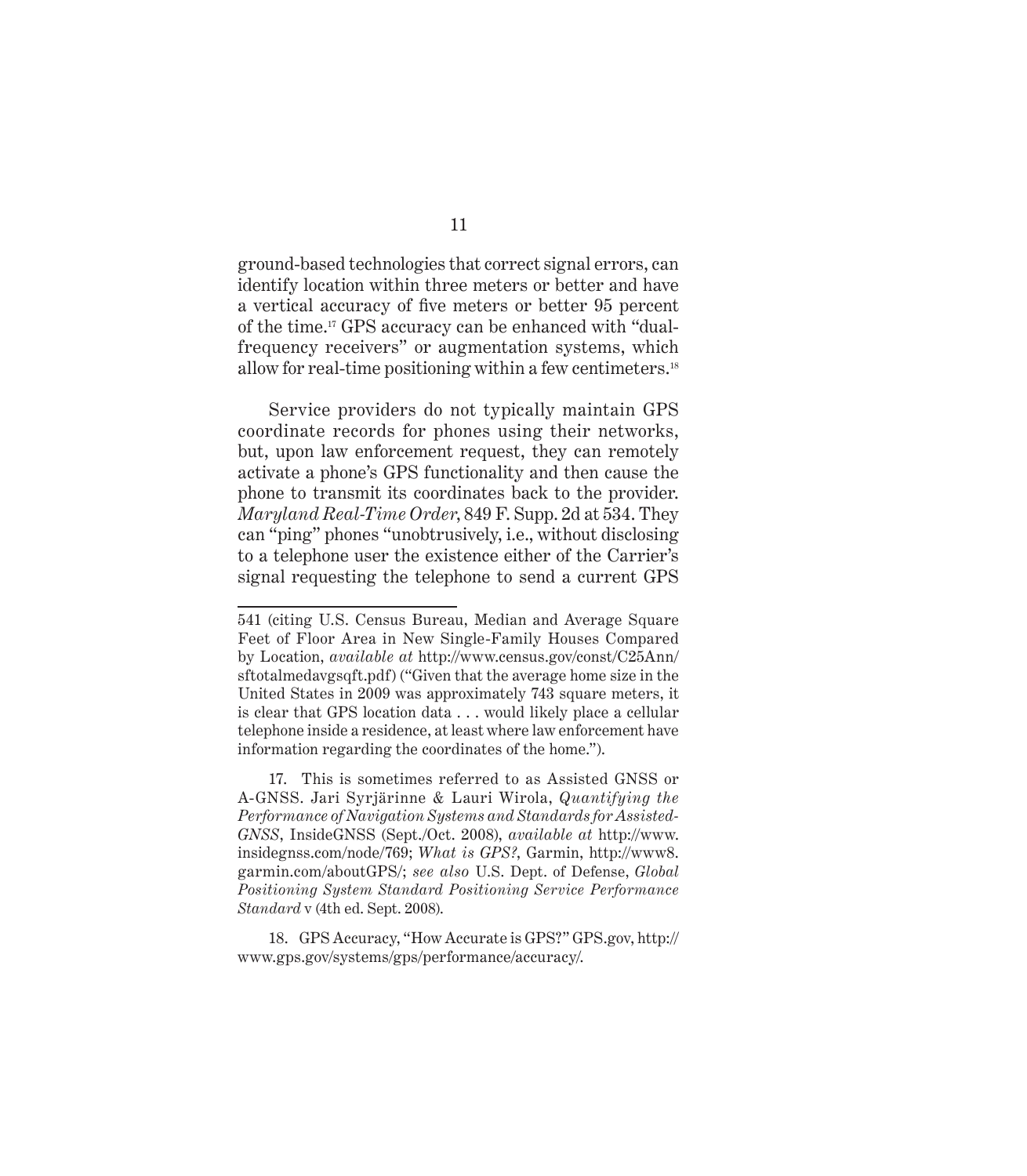reading or that telephone's response." *Id.* at 531 (citing government application).19

If a phone is unable to calculate its GPS coordinates, the service provider will "fall back" to a network-based location calculation.20 Network-based technologies use existing cell site infrastructure, described further below in section II.C, to identify and track location by silently "pinging" the phone and then triangulating its precise location based on which cell sites receive the reply transmissions.21 Service providers can obtain this cell site location information even when no call is in process. *Maryland Real-Time Order*, 849 F. Supp. 2d at 534.<sup>22</sup> Law enforcement officers can then, as they did in this case, "follow" a suspect in real time "via a computer at the office."<sup>23</sup>

21. 2013 Blaze Statement at 12; Stephanie Pell & Chris Soghoian, *Can You See Me Now? Toward Reasonable Standards for Law Enforcement Access to Location Data That Congress Could Enact*, 27 Berkeley Tech. L. J. 117, 128 (2012).

22. Citing The Collection and Use of Location Information for Commercial Purposes: Hearing Before the Subcomm. on Commerce, Trade and Consumer Protection and Subcomm. on Communications, Technology, and the Internet of the H. Comm. on Energy and Commerce, 111th Cong. 3 (2010) (statement of Lori Faith Cranor, Professor of Computer Science and of Engineering & Public Policy, Carnegie Mellon University).

23. Incident Report, ECF No. 852-1 at 13, *United States v. Rios*, No. 12-cr-00132 (W.D. Mich. Dec. 30, 2013).

<sup>19.</sup> As described above, this information can be generated upon government request at regular intervals or in near-real time. *See supra* note 4.

<sup>20.</sup> Third Notice at 2429 n.306.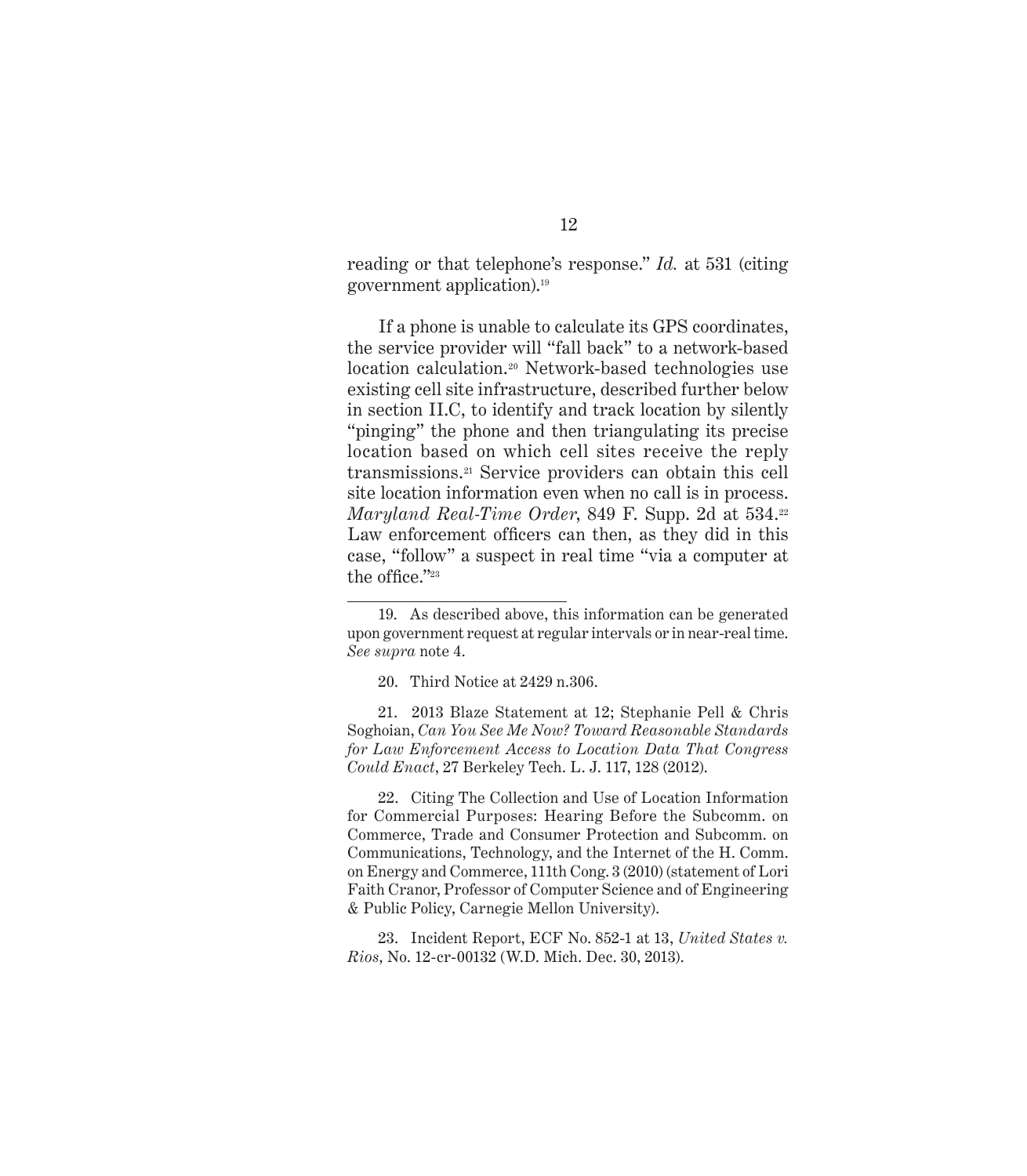### **B. The Significant Increase in the Number of Cell Phones and Cell Sites Allows for Precise Tracking of Any American.**

Combined with these technological capabilities, the "element of pervasiveness that characterizes cell phones" has a crucial impact on the Fourth Amendment analysis. *Riley v. California*, 134 S. Ct. 2473, 2490 (2014). Today, owning a cellphone is not a luxury; 95% of Americans have a cell phone, and most carry their phone with them everywhere they go.<sup>24</sup>

The first commercial cell phone service was offered in the United States in 198325—the same year this Court decided *Knotts*. Since that time, the number of mobile device accounts in the United States has grown to an estimated 396 million—71 million more accounts than people.<sup>26</sup>

<sup>24.</sup> *See Mobile Fact Sheet*, Pew Research Center (January 12, 2017), http://www.pewinternet.org/fact-sheet/mobile/.

<sup>25.</sup> Marguerite Reardon, *Cell Phone Industry Celebrates Its 25th Birthday*, CNET (Oct. 13, 2008), https://www.cnet.com/ news/cell-phone-industry-celebrates-its-25th-birthday.

<sup>26.</sup> CTIA—The Wireless Association, *Annual Year-End 2016 Top-Line Survey Results* 3 ("CTIA 2016 Survey"), *available at* https://www.ctia.org/docs/default-source/default-documentlibrary/annual-year-end-2016-top-line-survey-results-final.pdf (396 million "wireless subscriber connections"); *see* U.S. Census Bureau, *U.S. and World Population Clock*, http://www.census.gov/ popclock (estimated U.S. population 325 million on June 8, 2017).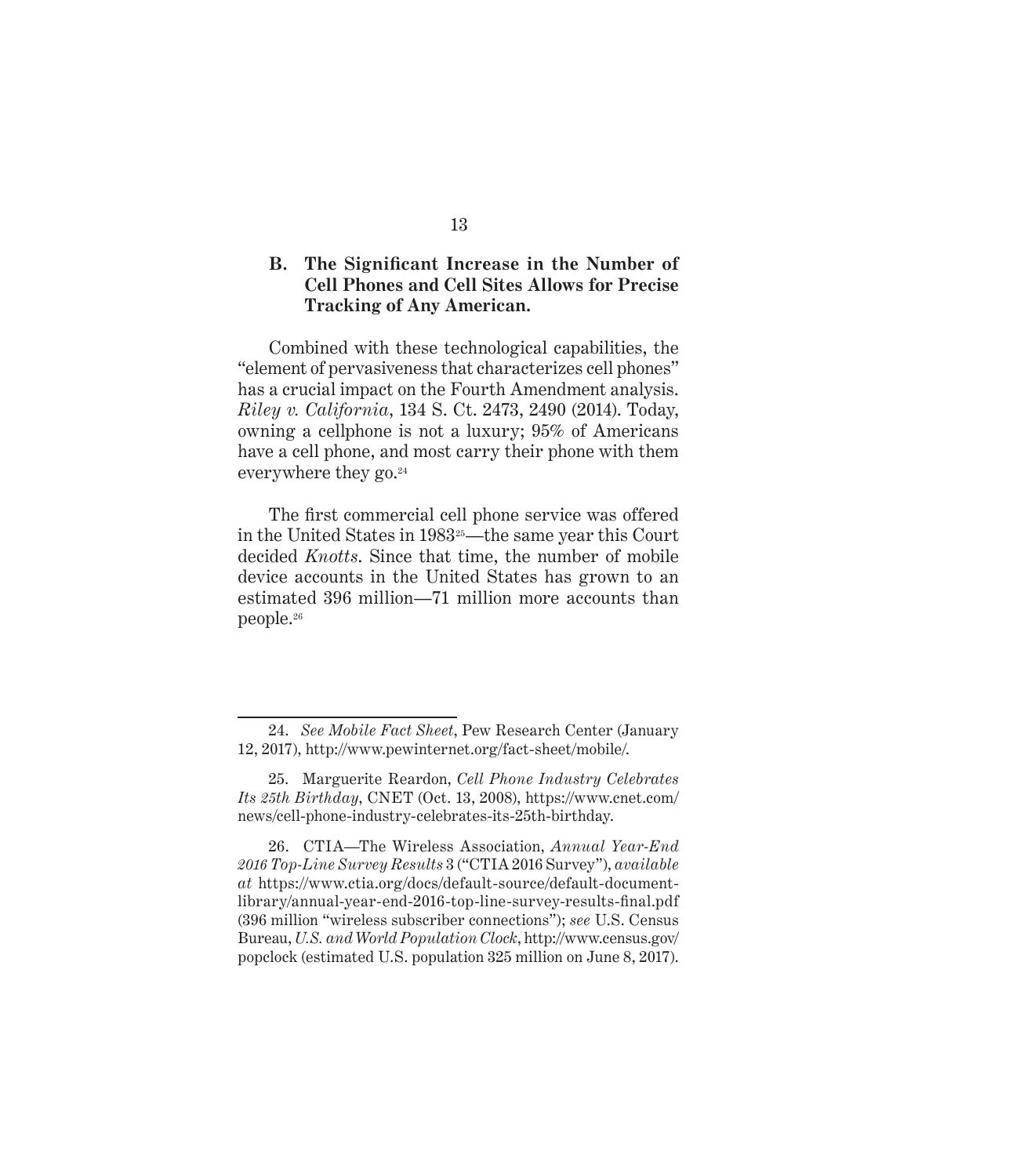

**Chart 1: Number of Mobile Device Subscriptions in United States**<sup>27</sup>

Modern cell phones' increasing sophistication and improved capabilities have dramatically increased the amount of data transmitted by cell phones. Now, more than  $77\%$  of Americans own smartphones,<sup>28</sup> which allow users to do everything from take and share photos,

<sup>27.</sup> Charts were generated using statistics from annual surveys of wireless service providers conducted by CTIA-The Wireless Association, a wireless industry trade association. *See* CTIA—The Wireless Association, *Annual Year-End 2015 Top-Line Survey Results* 3 ("CTIA 2015 Survey"), *available at* https://ctia.org/docs/default-source/default-document-library/ ctia\_survey\_ye\_2015\_graphics.pdf; CTIA 2016 Survey at 3.

<sup>28.</sup> *Mobile Fact Sheet*, Pew Research Center; CTIA 2016 Survey at 2.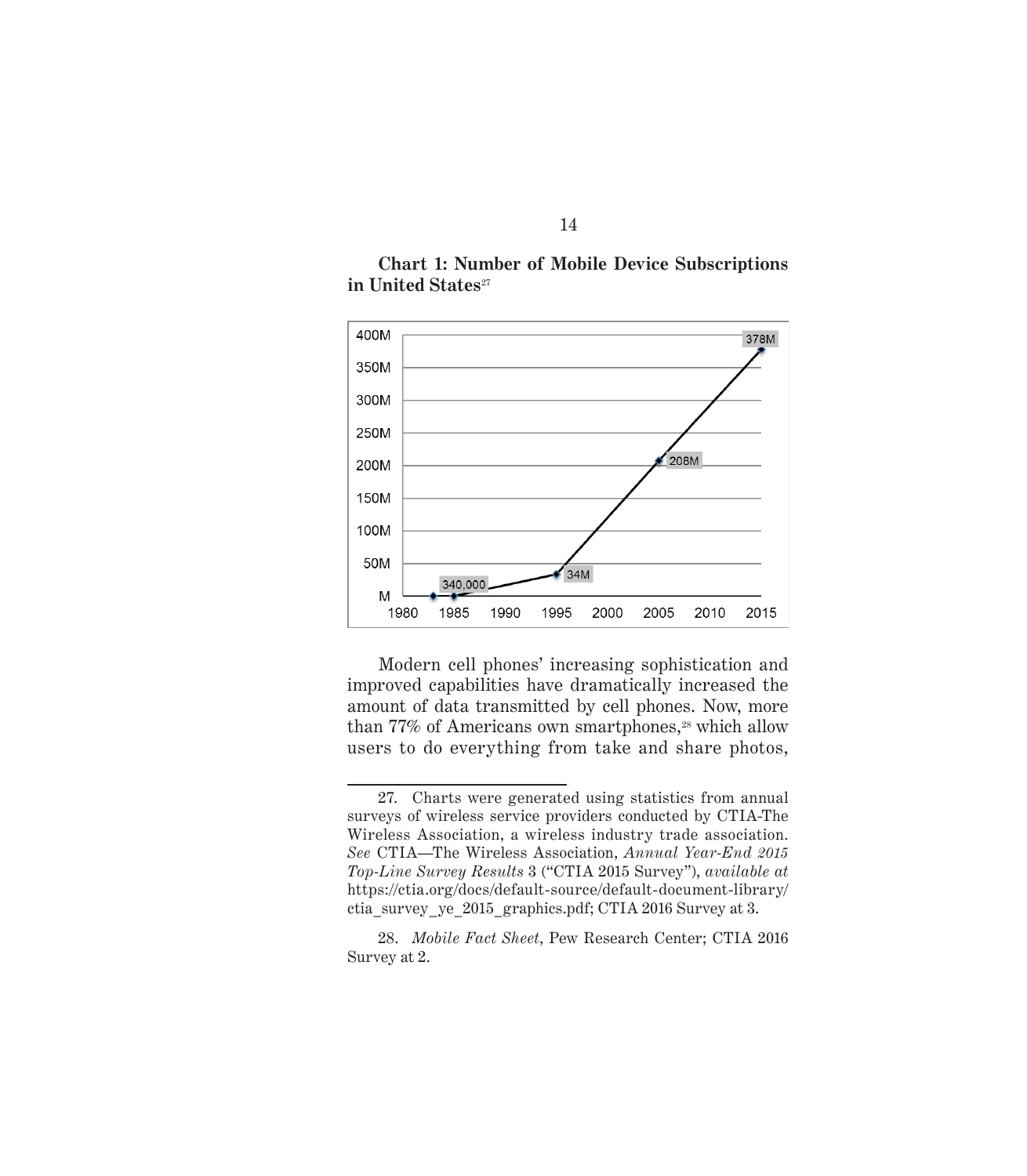connect with friends through a variety of video and textbased communication tools, find the fastest route to a new location, research health information, and track finances—and do all of these things at the same time. As more Americans have switched to smartphones, the amount of data transferred over wireless networks has increased significantly—more than 3,500% between 2010 and 2016 alone29 —and service providers have installed more towers to handle that increase.<sup>30</sup>

**Chart 2: Wireless Data Traffic (in Petabytes)**<sup>31</sup>



<sup>29.</sup> CTIA 2016 Survey at 8 (388 billion megabytes in 2010, 13,719 billion megabytes in 2016).

30. 2013 Blaze Statement at 10.

31. CTIA 2015 Survey at 8. One source described a petabyte of data as the equivalent of 20 million four-drawer filing cabinets filled with text. *See* Jesus Diaz, *How Large Is a Petabyte?*, Gizmodo (July 8, 2009), http://gizmodo.com/5309889/how-largeis-a-petabyte.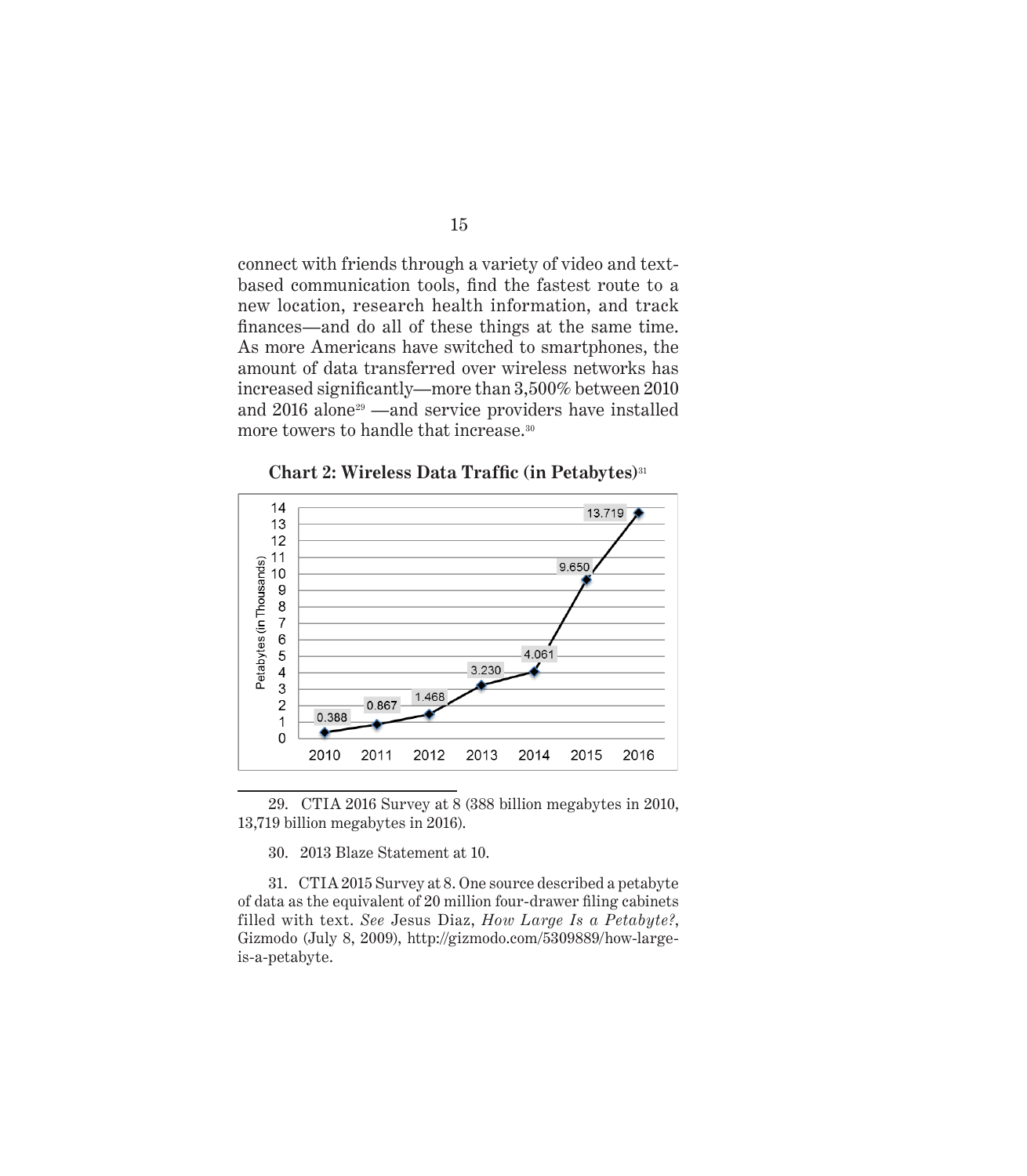### **C. Law Enforcement Routinely Requests Real-Time Tracking Information, Which Has Become More Precise As Cell Phone Use Has Increased.**

When cell phones connect to cell sites, they generate a record of the location of the cell tower the phone connected to at a specific moment in time. Modern cell phones—particularly smartphones—generate location data even in the absence of any user interaction with the phone, in part due to "applications that continually run in the background, sending and receiving data" (*e.g.*, email applications) "without a user having to interact with the cell phone." *In re Application for Tel. Info. Needed for a Criminal Investigation*, 119 F. Supp. 3d 1011, 1014 (N.D. Cal. 2015) ("*2015 N.D. Cal. Opinion*") (quoting Declaration of FBI Special Agent Hector M. Luna).

Cell phones connect with towers to exchange data on average every seven to nine minutes but can connect as frequently as every seven seconds.32 These data exchanges create a record of when the user connected to the tower and the location of the tower itself. This reveals where the phone—and by proxy, its owner—is or has been. When law enforcement asks a service provider to conduct prospective tracking using cell tower data, the data generated is precise and frequent enough to allow the police to track a phone in near real time.<sup>33</sup>

<sup>32.</sup> *2015 N.D. Cal. Opinion*, 119 F. Supp. 3d at 1028; Susan Freiwald, *Cell Phone Location Data and the Fourth Amendment: A Question of Law, Not Fact*, 70 Md. L. Rev. 681, 703 (2011).

<sup>33.</sup> *See Tracey,* 152 So. 3d at 507; *Maryland Real-Time Order*, 849 F. Supp. 2d at 534 ("Due to advances in technology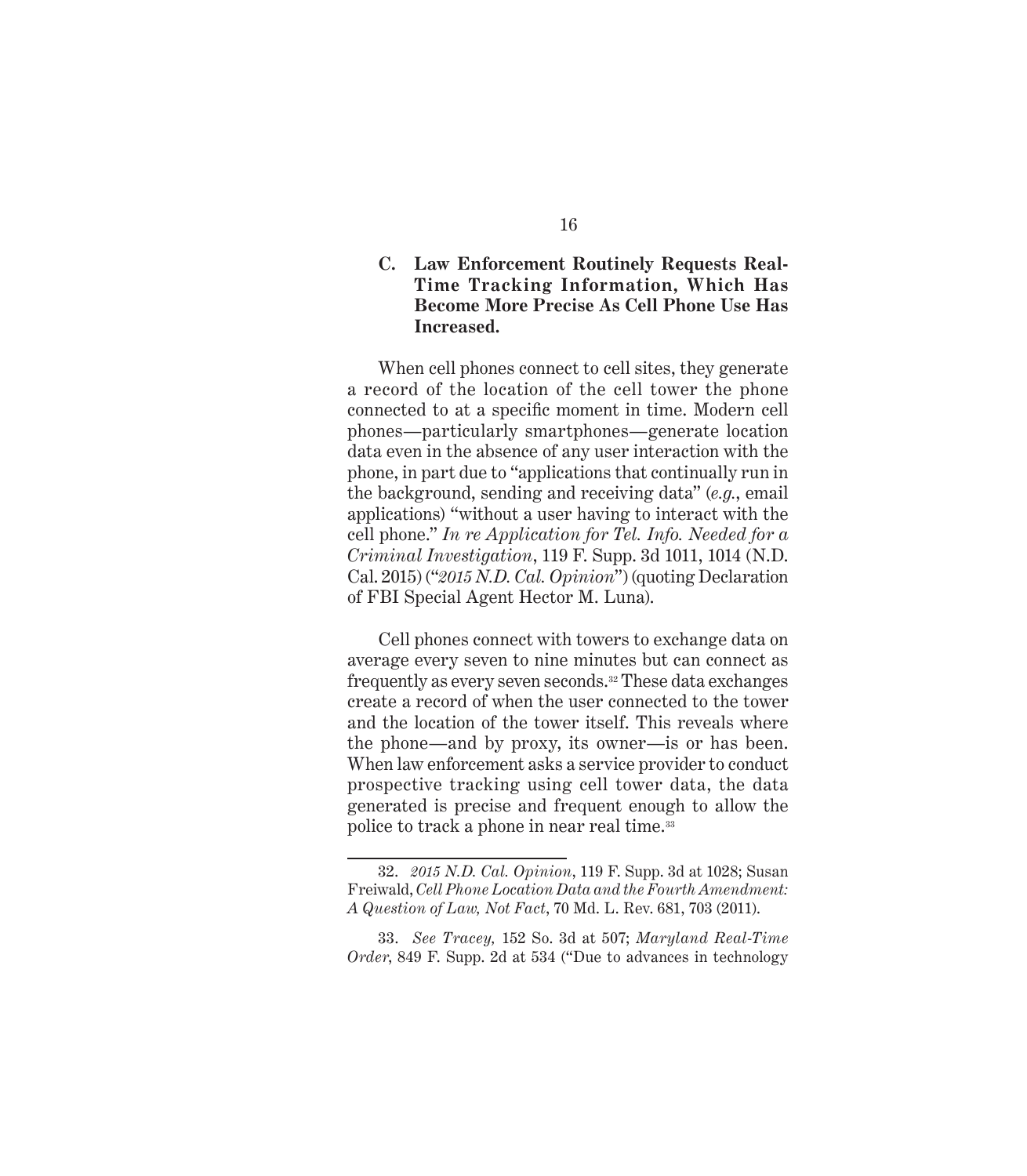Law enforcement officers rely on real-time cell phone location tracking to find suspects, even when they do not know who they are looking for. For example, in *Skinner*, authorities could not have found their suspect without electronic tracking because "[a]uthorities did not know the identity of their suspect, the specific make and model of the vehicle he would be driving, or the particular route by which he would be traveling." 690 F.3d at 786 (Donald, J., concurring in part). In this case, detectives were able to arrest Mr. Rios as he drove on a highway due solely to prospective location data generated by Sprint. *United States v. Ruibal,* No. 1:12-CR-132, 2014 WL 357298, at \*1-2 (W.D. Mich. Jan. 31, 2014), *aff'd sub nom. Rios*, 830 F.3d 403 (detectives used prospective location data after they "lost visual contact" with Rios' car).

As cell phones saturate the country, law enforcement agencies routinely seek access to real-time location information. The number of these requests is staggering. Mr. Rios' service provider, Sprint, received 30,640 requests for real-time location data in the first half of 2016 and 64,854 requests in 2015.34 AT&T received 15,971 requests for real-time data in 2016, in addition to 27,162 "exigent" requests, which likely included requests for

and the proliferation of cellular infrastructure, cell-site location data can place a particular cellular telephone within a range approaching the accuracy of GPS" (citing 2010 Blaze Statement at 23-27)).

<sup>34.</sup> Sprint, *Sprint Corporation Transparency Report* 4 (July 2016), *available at* http://goodworks.sprint.com/content/1022/files/ Transaparency%20Report%20July2016.pdf (includes requests via by court order and emergency requests).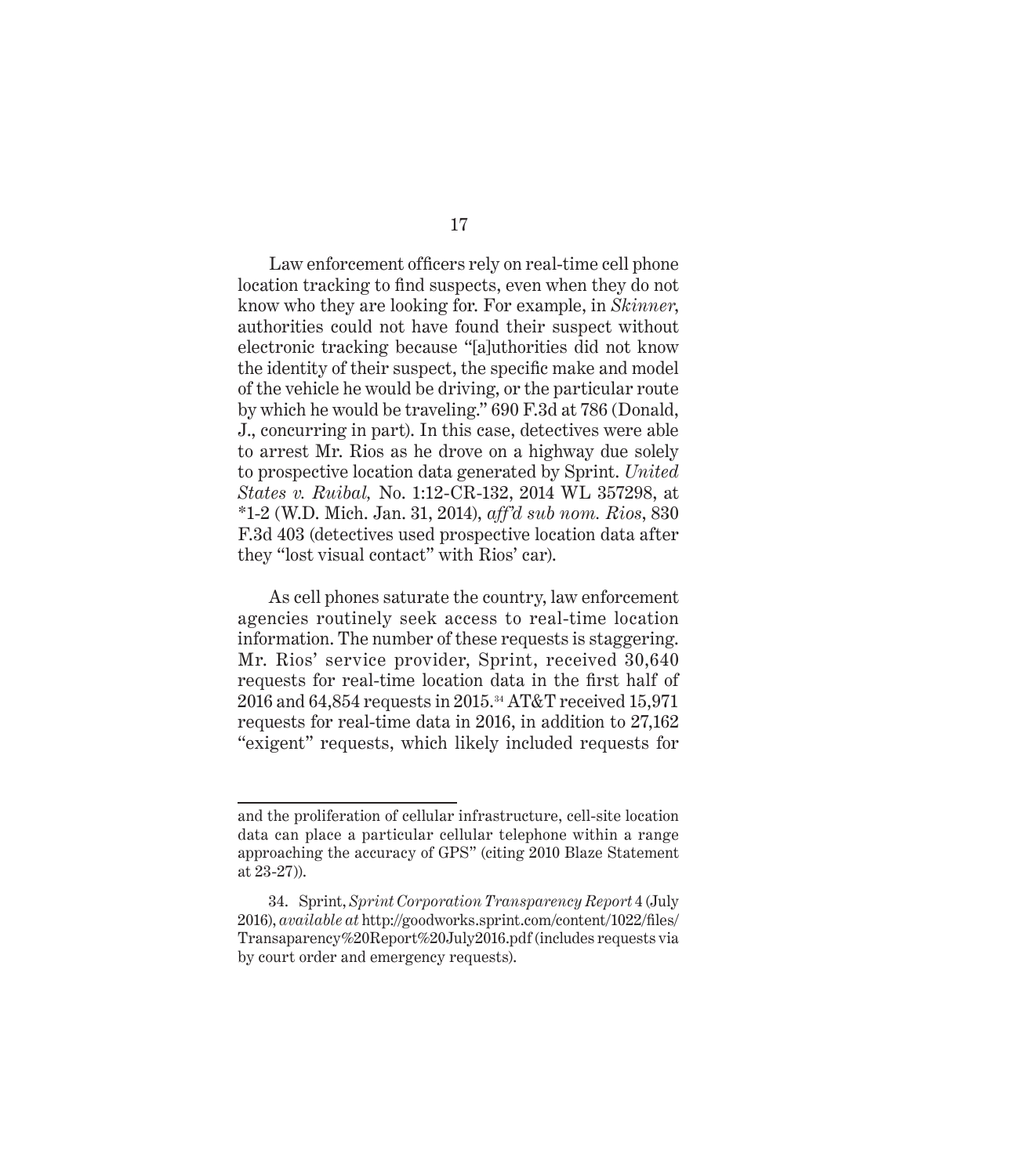real-time data.35 T-Mobile, a service provider involved in *Carpenter*, 819 F.3d at 885, does not report requests for real-time location data specifically but received far more requests for customer data as a whole than its much larger rivals.<sup>36</sup>

### **III. Real-Time Cell Phone Tracking Presents Even Greater Privacy Concerns than the Technologies Considered in** *Knotts***,** *Karo***,** *Kyllo***, and** *Jones.*

Because real-time cell phone tracking gives the government the ability to locate any phone—and by extension the phone's owner—at any time and track it on an ongoing basis, it impacts two distinct privacy interests: privacy in one's location in the moment, and privacy in one's movements over time.

<sup>35.</sup> *See* AT&T, *AT&T Transparency Repor t* 4, 8 (2017), *available at* http://about.att.com/content/dam/csr/ Transparency%20Reports/Feb-2017-Transparency-Report.pdf ("'Exigent requests' are emergency requests from law enforcement working on kidnappings, missing person cases, attempted suicides and other emergencies.").

<sup>36.</sup> Abigail Tracy, *T-Mobile Lea ds US Wireless Carriers In Government Data Requests*, Forbes (July 6, 2015), http://www.forbes.com/sites/abigailtracy/2015/07/06/tmobile-leads-u-s-wireless-carriers-in-government-datarequests/#5cb644f54c88; T-Mobile, *T-Mobile Transparency Report for 2015*, *available at* https://newsroom.t-mobile.com/ content/1020/files/2015TransparencyReport.pdf.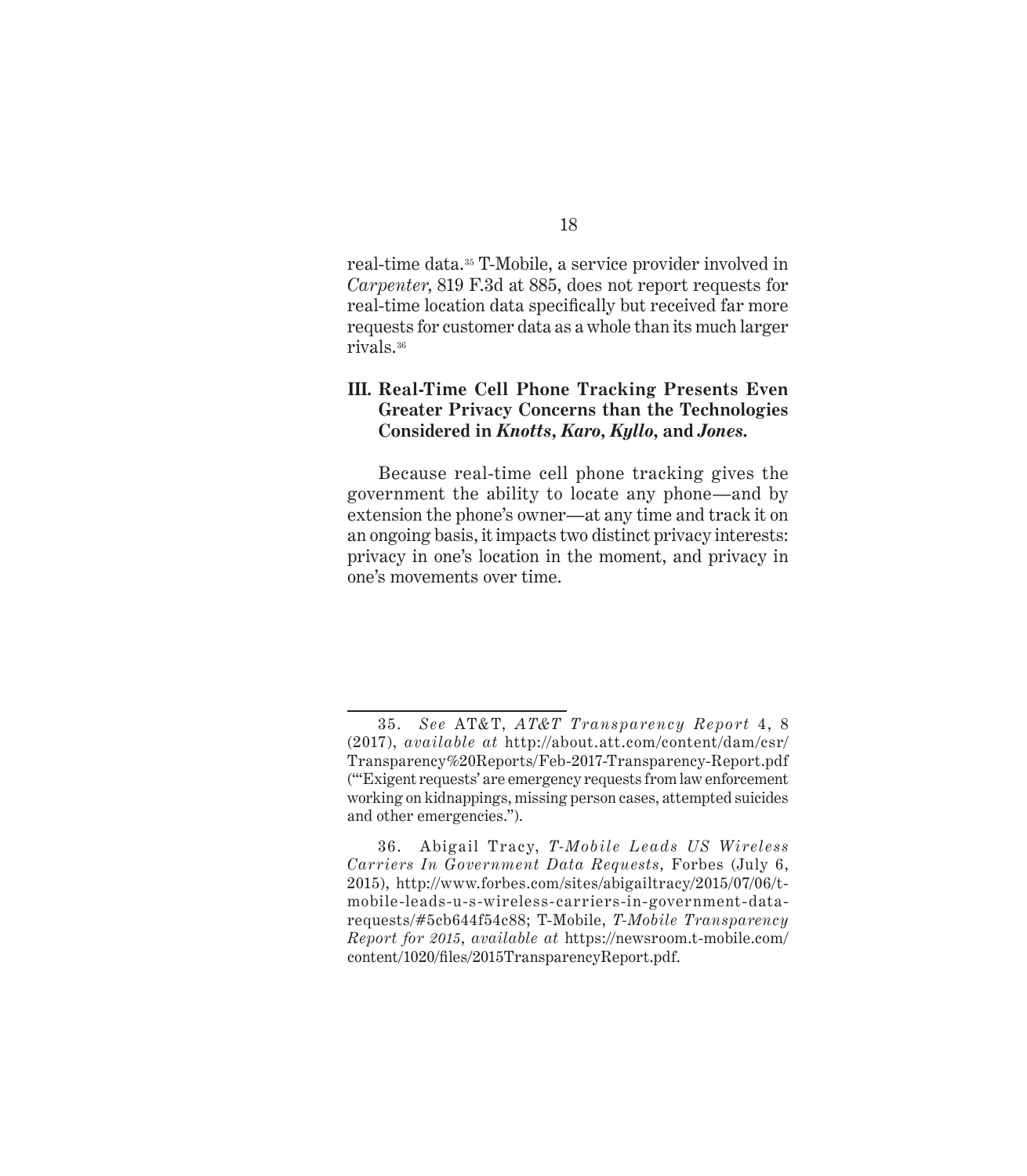#### **A. Because Cell Phones May Be Tracked Into Private Spaces and Reveal Individuals' Locations, the Fourth Amendment Applies.**

Unlike a car, a cell phone regularly enters traditionally Fourth Amendment-protected spaces, like the home. For that reason, tracking the phone will reveal private information about a person's location in the moment that one could never learn by tracking a car. Because a phone's location is not limited to areas like "public thoroughfares" that are readily observable to the public, the Sixth Circuit's application of *Knotts* to real-time cell phone tracking is misplaced.

As the Court noted in *Riley*, "three-quarters of smart phone users report being within five feet of their phones most of the time, with 12% admitting they even use their phones in the shower." 134 S. Ct. at 2490 (citations omitted). This makes very real the possibility that cell phone tracking could allow law enforcement officers to find "the lady of the house" while she is taking "her daily sauna and bath—a [location] that many would consider 'intimate.'" *Kyllo*, 533 U.S. at 38; *see also Maryland Real-Time Order*, 849 F. Supp. 2d at 540 (noting "the precision of GPS and cell site location technology considered in combination with other factors demonstrates that [it] . . . will in many instances place the user within a home, or even a particular room of a home").

This Court has recognized that the Fourth Amendment draws a "firm" and a "bright" "line at the entrance to the house." *Kyllo*, 533 U.S. at 40 (citing *Payton v. New York*, 445 U.S. 573, 590 (1980)). Using a beeper to track someone into "a private residence, a location not open to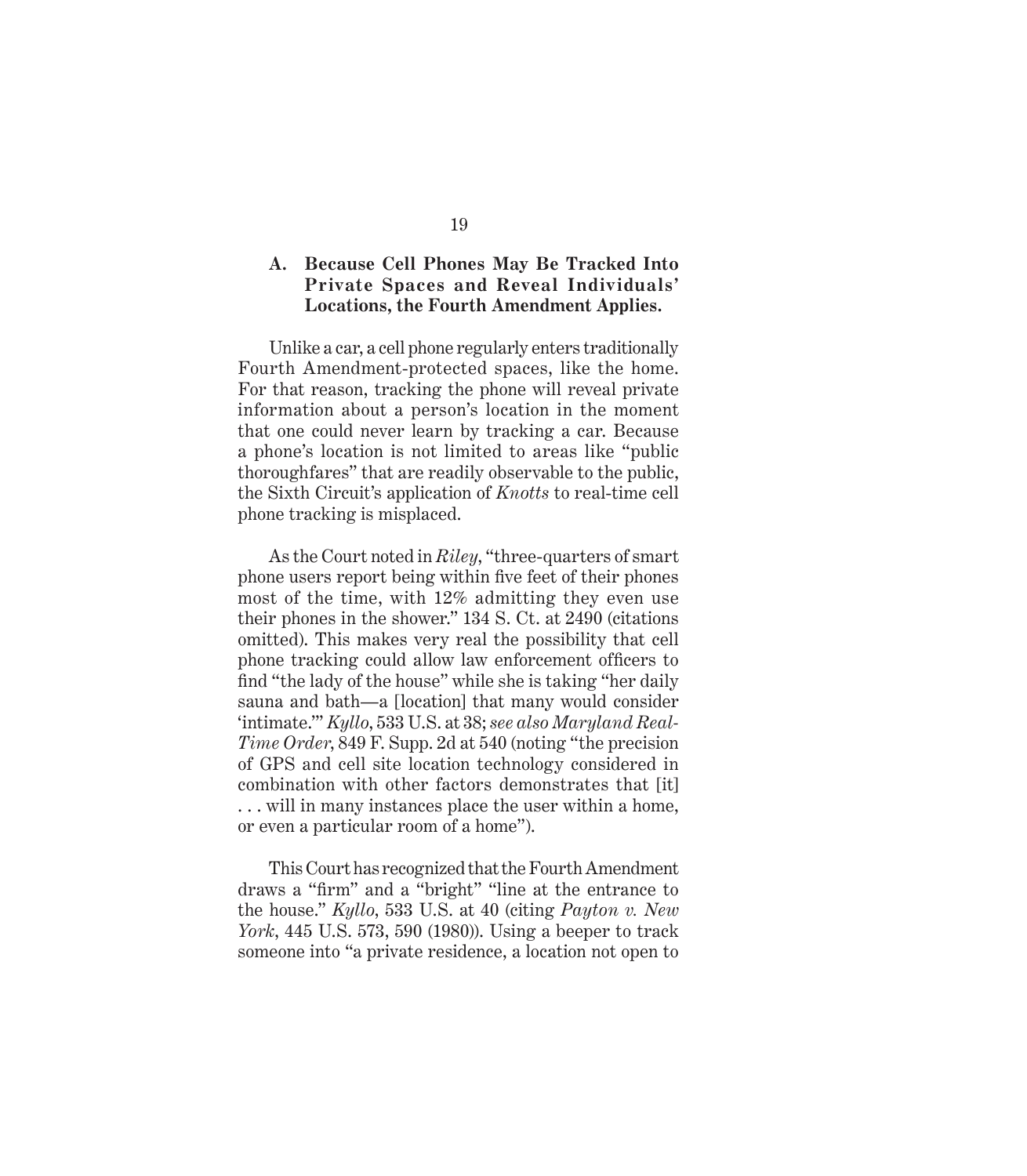visual surveillance, violates the Fourth Amendment rights of those who have a justifiable interest in the privacy of the residence." *Karo*, 468 U.S. at 714. Similarly, using a thermal imaging device "to explore details of the home that would previously have been unknowable without physical intrusion . . . is a 'search' and is presumptively unreasonable without a warrant." *Kyllo*, 533 U.S. at 40.

The Sixth Circuit disregarded this precedent in *Skinner*. 690 F.3d at 780.<sup>37</sup> Instead, the court relied on *Knotts*, 460 U.S. at 281, to hold that individuals do not have a reasonable expectation of privacy in real-time location data created by their cell phones "voluntarily used while traveling on public thoroughfares." *Id*. at 779, 781.

However, this Court's subsequent decision in *Karo*  demonstrates why reliance on *Knotts* is unworkable in this context. Both *Knotts* and *Karo* involved warrantless use of beepers hidden in containers of chemicals to track suspects' cars on public roads. *Knotts*, 460 U.S. at 278-79; *Karo*, 468 U.S. at 709-10. In *Knotts*, the police tracked a beeper hidden in a drum of chloroform in the suspect's car to a "secluded cabin," but they stopped monitoring once the "location in the area of the cabin had been initially determined." 460 U.S. at 277-79. The Court held that the suspect had no expectation of privacy in his movements on public streets because this information was "voluntarily conveyed to anyone who wanted to look." *Id.* at 281-82. In *Karo*, by contrast, the suspect carried a can of ether containing a beeper into a private house, and the police continued using the beeper to confirm that

<sup>37.</sup> In *Rios*, the Sixth Circuit cited, without further analysis, to its earlier opinion in *Skinner* to hold a warrant was not required to obtain real-time tracking information. 830 F.3d at 428.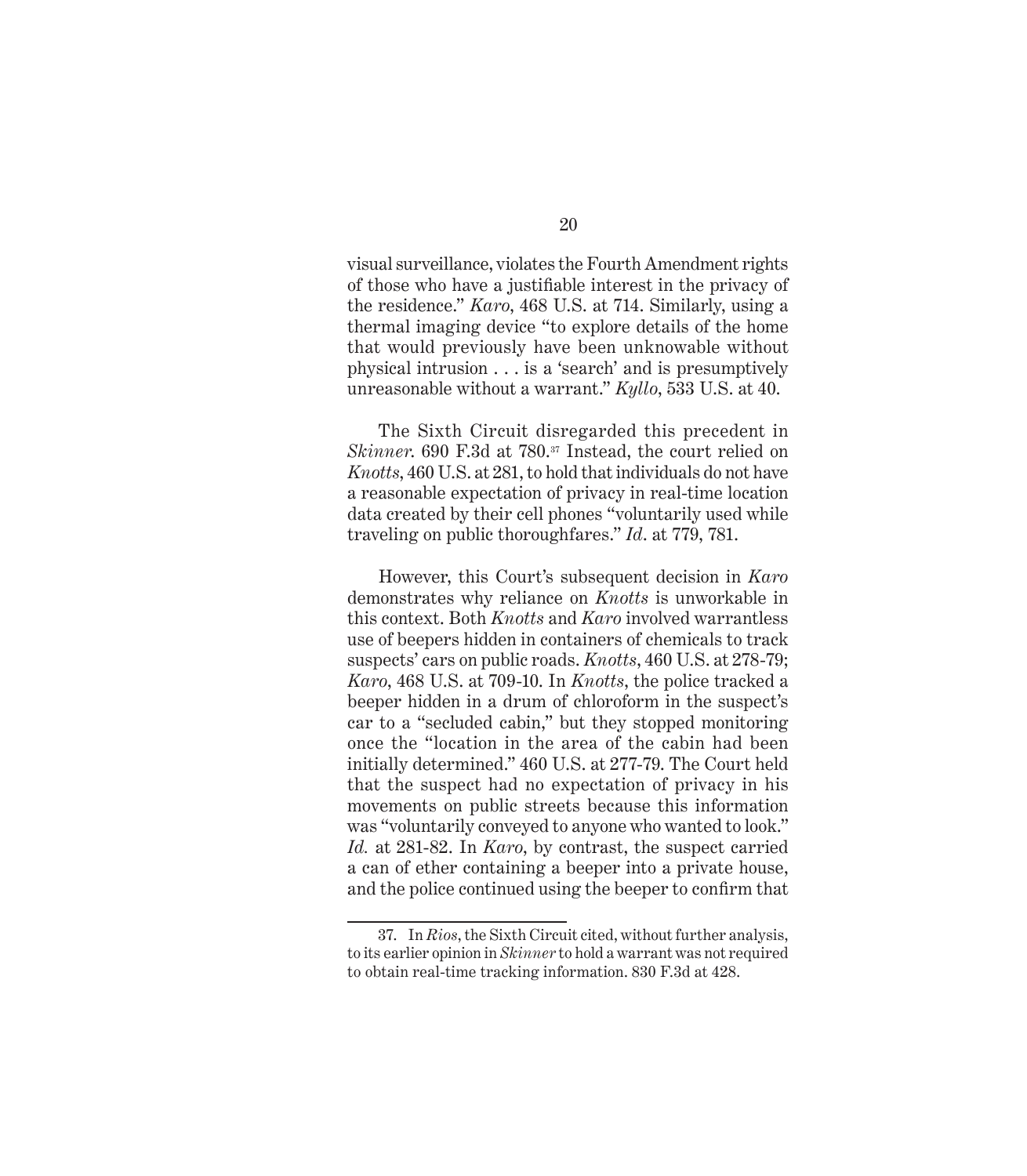the can remained in the house as vehicles came and went. 468 U.S. at 709-10. The Court held that this electronic surveillance violated the suspect's expectation of privacy because, unlike *Knotts,* it revealed "a critical fact about the interior of the premises that the Government [wa]s extremely interested in knowing and that it could not have otherwise obtained without a warrant." *Id.* at 715.

The Sixth Circuit incorrectly reasoned that the realtime cell phone tracking of the suspect in *Skinner* was akin to *Knotts* rather than *Karo*, because Skinner happened to be on public roads throughout the time he was tracked. 690 F.3d at 780-81. But as the Florida Supreme Court recognized in *Tracey*, which similarly involved tracking a suspect's phone in public: "because cell phones are indispensable to so many people and are normally carried on one's person, cell phone tracking can easily invade the right to privacy in one's home or other private areas, a matter that the government cannot always anticipate and one which, when it occurs, is clearly a Fourth Amendment violation." 152 So. 3d at 524. Indeed, in *Karo* itself, this Court rejected the government's argument that it should not be required to seek a warrant because it had "no way of knowing in advance whether the beeper will be transmitting its signals from inside private premises":

We cannot accept the Government's contention that it should be completely free from the constraints of the Fourth Amendment to determine by means of an electronic device . . . whether a particular article—or a person, for that matter—is in an individual's home at a particular time.

468 U.S. at 716, 718.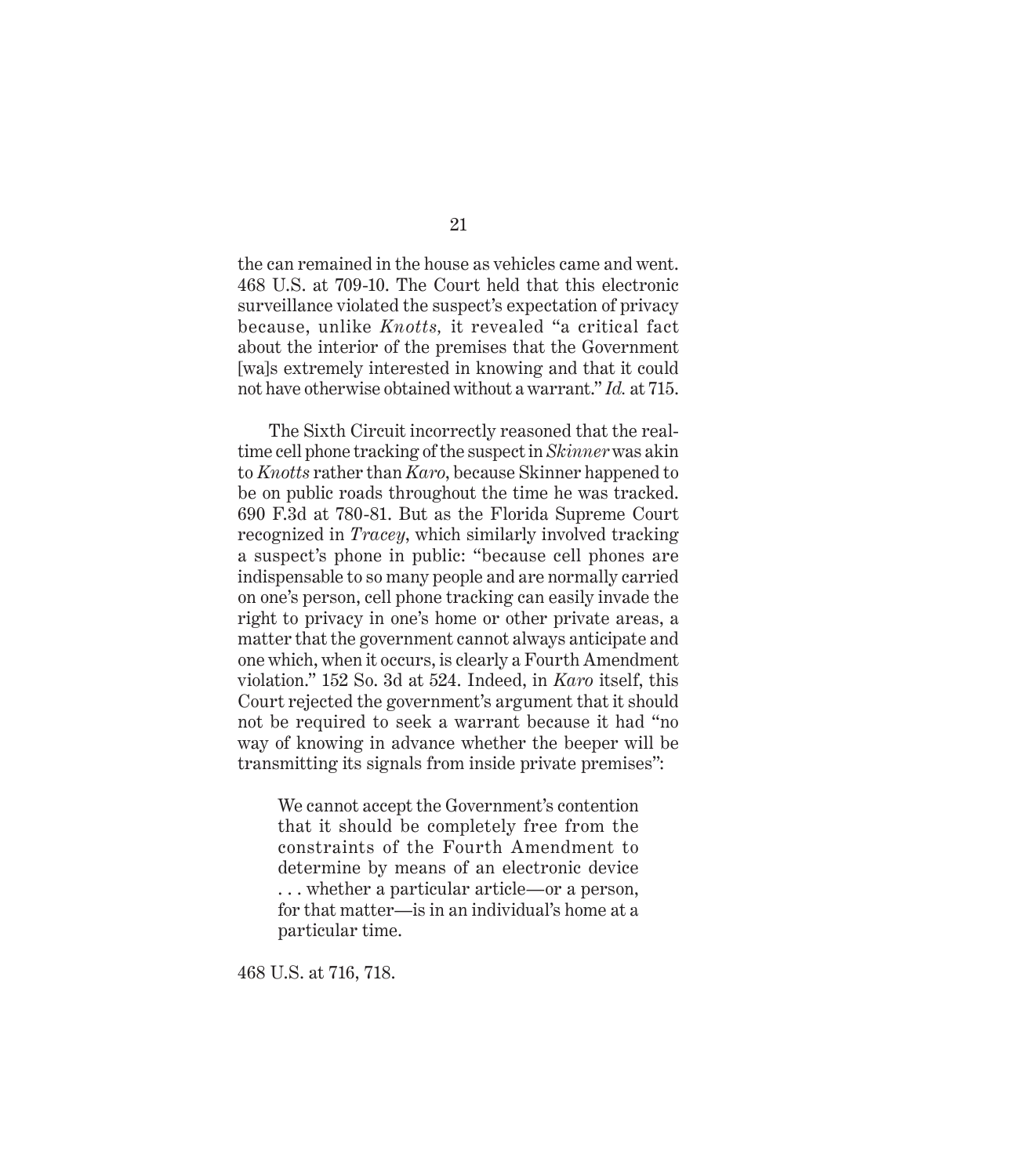The Sixth Circuit's "public thoroughfares" reasoning with respect to real-time cell phone tracking thus disregards the reality of how Americans use cell phones and creates an unworkable rule. Even where the government ends up tracking an individual's cell phone only in public spaces, it cannot ensure this result in advance. The Fourth Amendment requires "clear guidance to law enforcement through categorical rules," not the sort of case-by-case, post-hoc analysis invited by *Skinner*. *See Riley*, 134 S. Ct. at 2491; *see also Kyllo*, 533 U.S. at 38-39 (declining to draw Fourth Amendment line protecting only "intimate details" of the home because "no police officer would be able to know *in advance* whether his through-the-wall surveillance picks up 'intimate' details") (emphasis in original).

### **B. Real-Time Cell Phone Tracking Also Implicates Individuals' Expectation of Privacy in Their Movements Over Time.**

Real-time cell phone tracking also impacts another distinct privacy interest recognized in *Jones*—namely privacy in one's movements over time. Although this case presents a relatively short time period of surveillance compared to *Jones*, that does not minimize the privacy concerns raised by warrantless cell phone tracking. As Justice Sotomayor noted, "[i]n cases involving even short-term monitoring, some unique attributes of GPS surveillance . . . will require particular attention." 565 U.S. at 415 (Sotomayor, J., concurring). This is because "GPS monitoring generates a precise, comprehensive record of a person's public movements that reflects a wealth of detail about her familial, political, professional, religious, and sexual associations." *Id.* A person's movements over time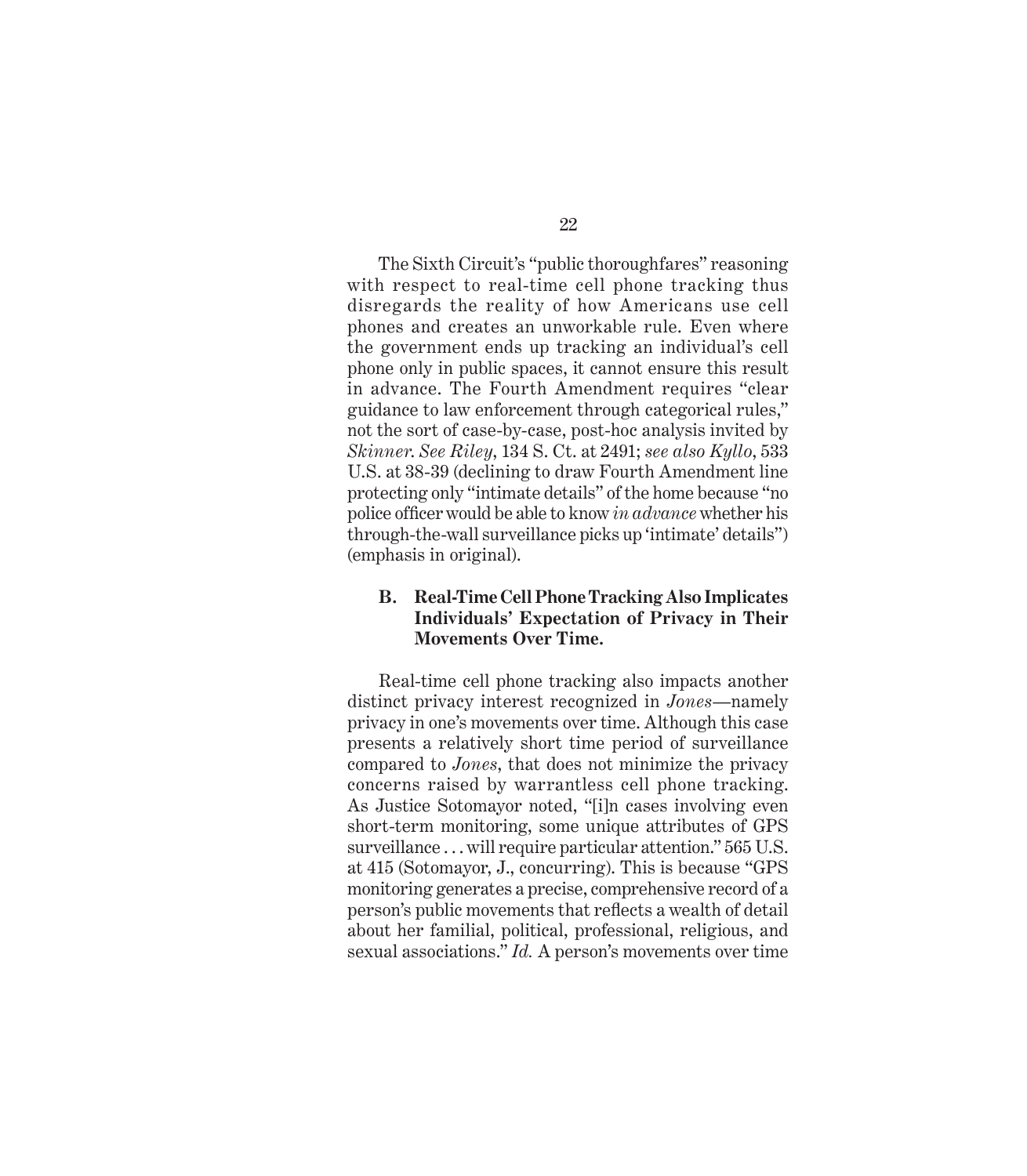also reveal a wealth of information about expressive and associational activities protected by the First Amendment. *See Smith v. Maryland*, 442 U.S. 735, 751 (1979) (Marshall, J., dissenting) (citing *NAACP v. Alabama*, 357 U.S. 449, 461 (1958)); *Roberts v. U.S. Jaycees*, 468 U.S. 609, 617-18 (1984).

Due to the invasive nature of real-time cell phone tracking, this Court should avoid the struggle to determine "with precision the point" at which tracking becomes a search. *Jones*, 565 U.S. at 430 (Alito J., concurring). As the Florida Supreme Court concluded in *Tracey*, "basing the determination as to whether warrantless real time cell site location tracking violates the Fourth Amendment on the length of the time the cell phone is monitored is not a workable analysis." 152 So. 3d at 520. Indeed, "where uncertainty exists with respect to whether a certain period of GPS surveillance is long enough to constitute a Fourth Amendment search, the police may always seek a warrant." *Jones*, 565 U.S.at 430 (Alito, J., concurring).

#### **IV. The Third Party Doctrine Does Not Apply to Prospective Location Data.**

The government has frequently relied on *Smith v. Maryland*, 442 U.S. 735, 744 (1979), to argue that cell phone users have no expectation of privacy in their location data. *See, e.g.*, *Carpenter*, 819 F.3d at 888 (no expectation of privacy in historical cell site location information because users voluntarily expose this data to cell providers); *Wallace*, 857 F.3d at 690 (no expectation of privacy in prospective location data because it is a business record transmitted to cell provider).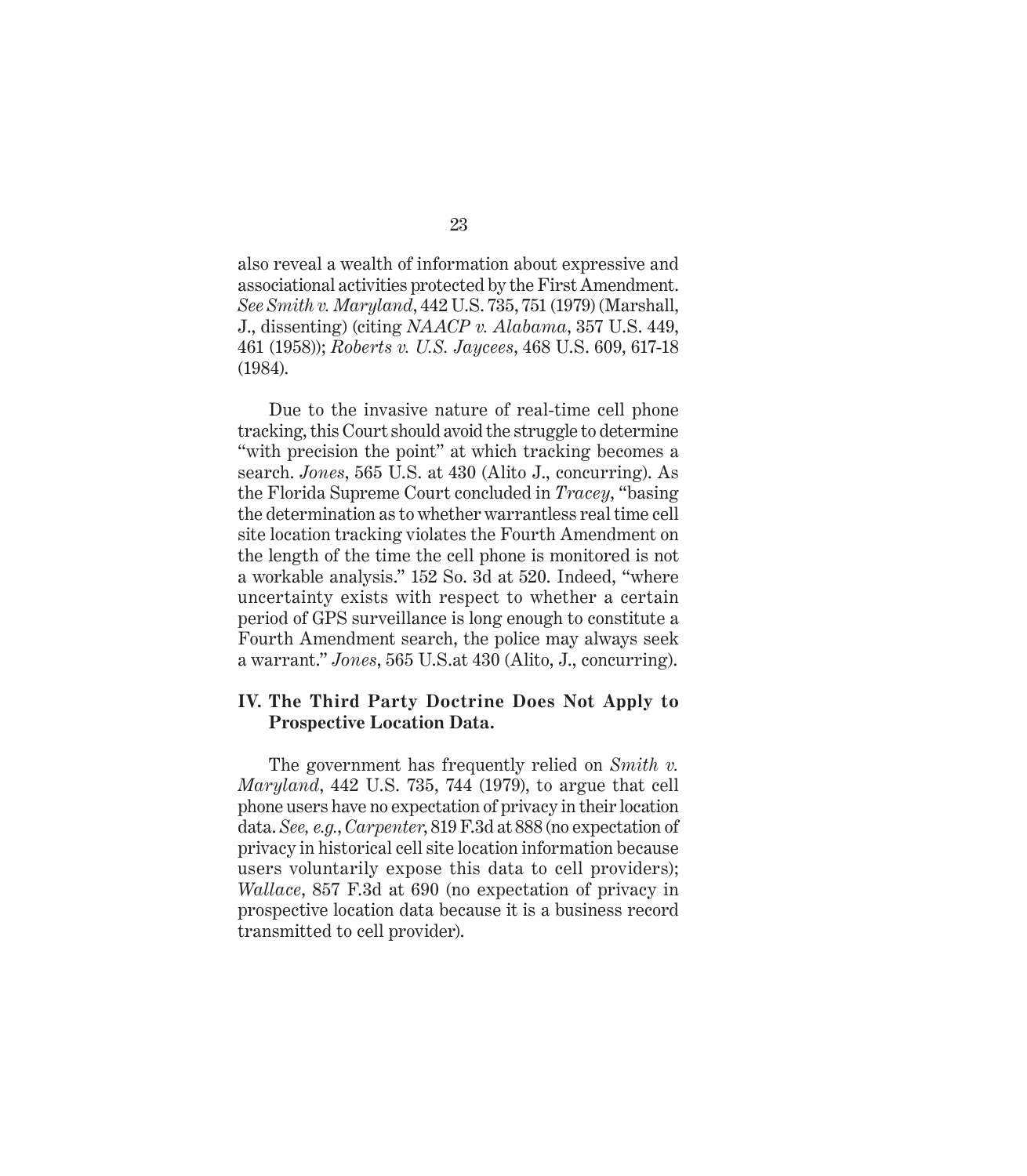This "Third Party Doctrine" should not defeat an expectation of privacy in historical location data generated as a byproduct of using a cell phone.<sup>38</sup> Even if it did, the doctrine would have no applicability to *prospective*  location data, which involves data created solely pursuant to government request. As discussed above, when a service provider receives a request to track a phone in real time, it obtains the phone's location by continuously "pinging" the device. This "pinging" is "not collected as a necessary part of cellular phone service, nor generated by the customer in placing or receiving a call." *Maryland Real-Time Order*, 849 F. Supp. 2d at 539 n.6. And it occurs even when no call is in process, without the phone owner's knowledge. *Id*. at 534. Under these circumstances, "it is difficult to understand how the user 'voluntarily' exposed such information to a third party." *Id*. at 539 n.6; *see also Tracey*, 152 So. 3d at 523 (requiring cell phone user to turn phone off to preserve expectation of privacy would be an "unreasonable burden").

The vast majority of location data generated by modern cell phones is thus created "with far less intent, awareness, or affirmative conduct on the part of the user than what was at issue in *. . . Smith." 2015 N.D. Cal. Opinion*, 119 F. Supp. 3d at 1029. Such passive, unknowing generation of location information does not amount to a "voluntary conveyance" under the Third Party Doctrine. *Id; see also Tracey*, 152 So. 3d at 522 (rejecting notion that cellphone user's knowledge that "his cell phone gives off signals that enable the service provider to detect its location" means

<sup>38.</sup> *See* Br. of Amici Curiae Electronic Frontier Foundation et al., *Carpenter v. United States*, No. 16-402 (S. Ct. filed Oct. 28, 2016).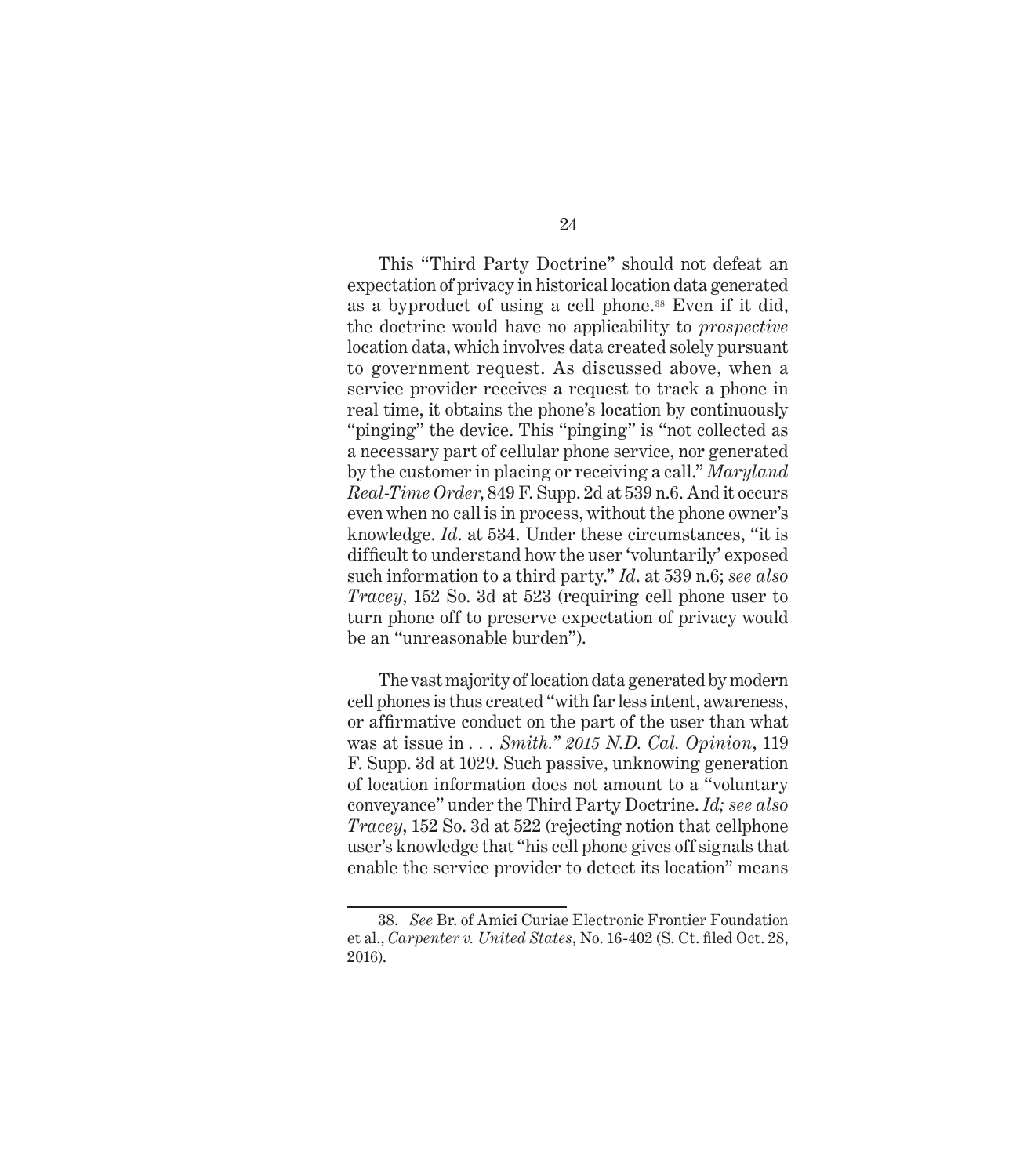the user "is consenting to use of that location information by third parties for any other unrelated purposes").

#### **CONCLUSION**

Given the prevalence of cell phones and the quantity of law enforcement requests for real-time cell phone tracking, *Rios* presents questions of compelling national importance. The legal protections offered for cell phone tracking are not uniform, and courts have issued conflicting opinions on the issue, leaving the public and law enforcement in limbo. This Court should grant certiorari to clarify that the Fourth Amendment prohibits warrantless real-time cell phone tracking.

Dated: June 26, 2017 Respectfully submitted,

JENNIFER LYNCH *Counsel of Record* Andrew Crocker Jamie Williams Electronic Frontier Foundation 815 Eddy Street San Francisco, California 94109 (415) 436-9333 jlynch@eff.org

*Attorneys for Amici Curiae*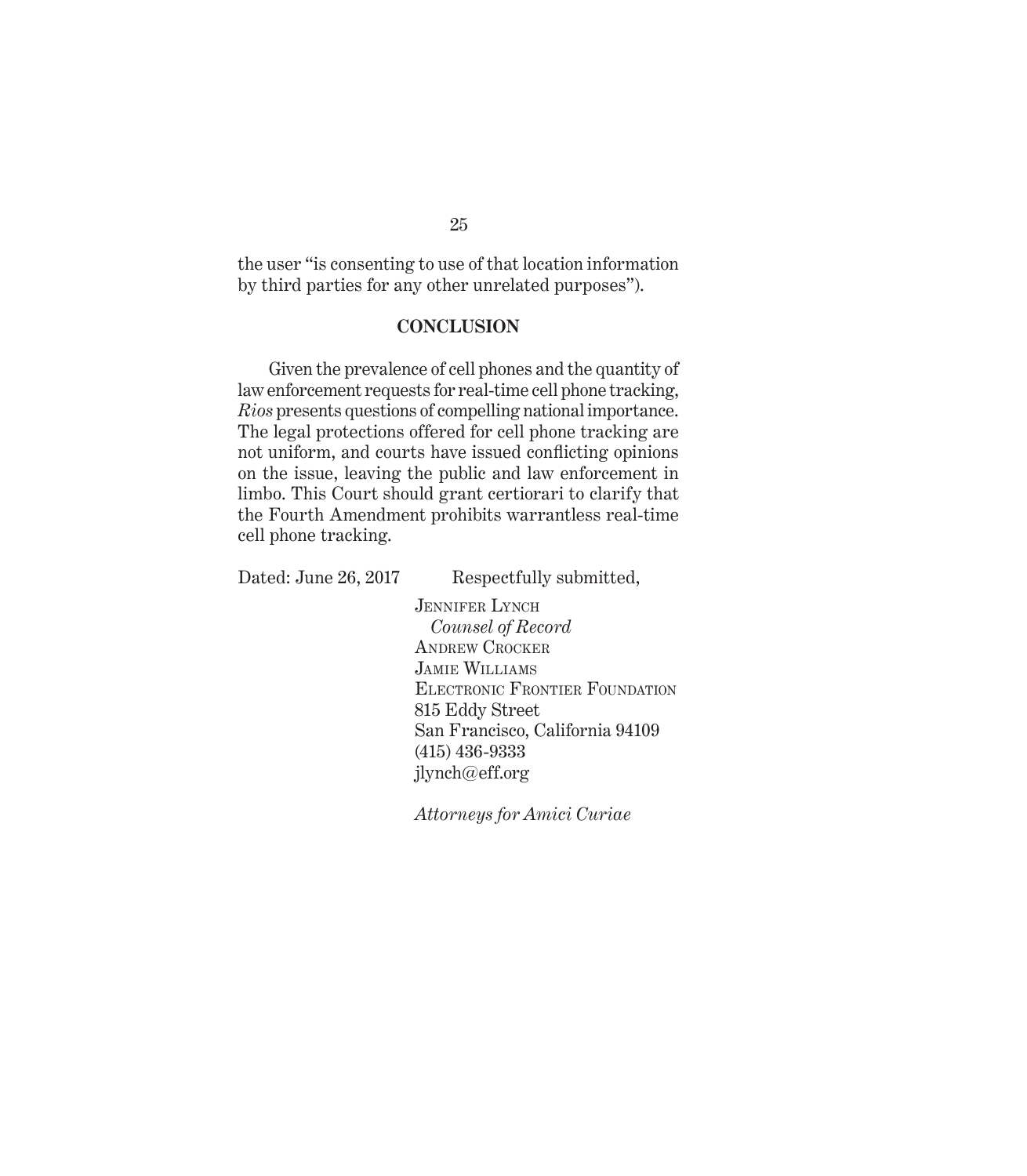#### *Appendix* **APPENDIX — LIST OF** *AMICI CURIAE*

The Electronic Frontier Foundation ("EFF") is a nonprofit, member-supported civil liberties organization working to protect rights in the digital world. EFF actively encourages and challenges government and the courts to support privacy and safeguard individual autonomy as emerging technologies become prevalent in society. EFF has served as amicus in Fourth Amendment cases before this Court, including *City of Los Angeles v. Patel*, 135 S. Ct. 2443 (2015), *Riley v. California*, 134 S. Ct. 2473 (2014), *Maryland v. King*, 133 S. Ct. 1958 (2013), *United States v. Jones*, 565 U.S. 400 (2012), and *City of Ontario v. Quon*, 560 U.S. 746 (2010). EFF has also served as amicus in numerous cases addressing Fourth Amendment protections for CSLI, including *In re Application of U.S. for an Order Directing a Provider of Elec. Commc'n Serv. to Disclose Records to Gov't*, 620 F.3d 304 (3d Cir. 2010), *In re Application of U.S. for Historical Cell Site Data*, 724 F.3d 600 (5th Cir. 2013), *Commonwealth v. Augustine*, 4 N.E.3d 846 (Mass. 2014), *United States v. Davis*, 785 F.3d 498 (11th Cir. 2015), *In re Application for Tel. Info. Needed for a Criminal Investigation*, 119 F. Supp. 3d 1011 (N.D. Cal. 2015), and *United States v. Graham*, 824 F.3d 421 (4th Cir. 2016).

The Center for Democracy & Technology ("CDT") is a nonprofit public interest group that seeks to promote free expression, privacy, individual liberty, and technological innovation on the open, decentralized Internet. CDT supports laws, corporate policies, and technical tools that protect the civil liberties of Internet users. CDT represents the public's interest in an open Internet and promotes the constitutional and democratic values of free expression, privacy, and individual liberty.